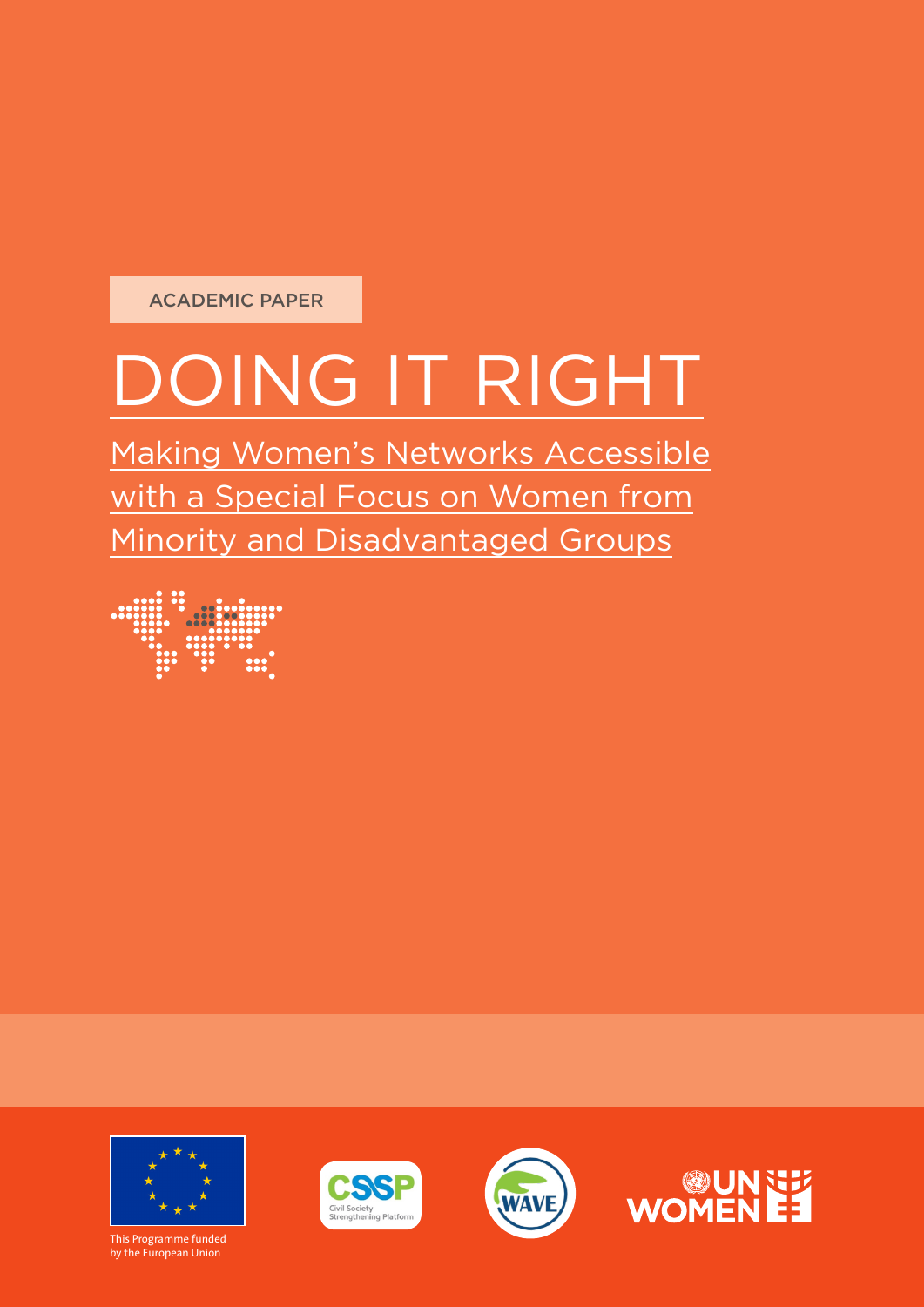This publication was produced with the financial support of the European Union. Its contents are the sole responsibility of WAVE and do not necessarily reflect the views of the European Union. The analysis and recommendations of this report do not necessarily reflect the views of UN Women, its Executive Board or the United Nations Member States. The designations in this publication do not imply an opinion on the legal status of any country or territory, or its authorities, or the delimitation of frontiers. The text has not been edited to official publication standards and UN Women accepts no responsibility for error.

Copyright: UN Women 2018 All rights reserved.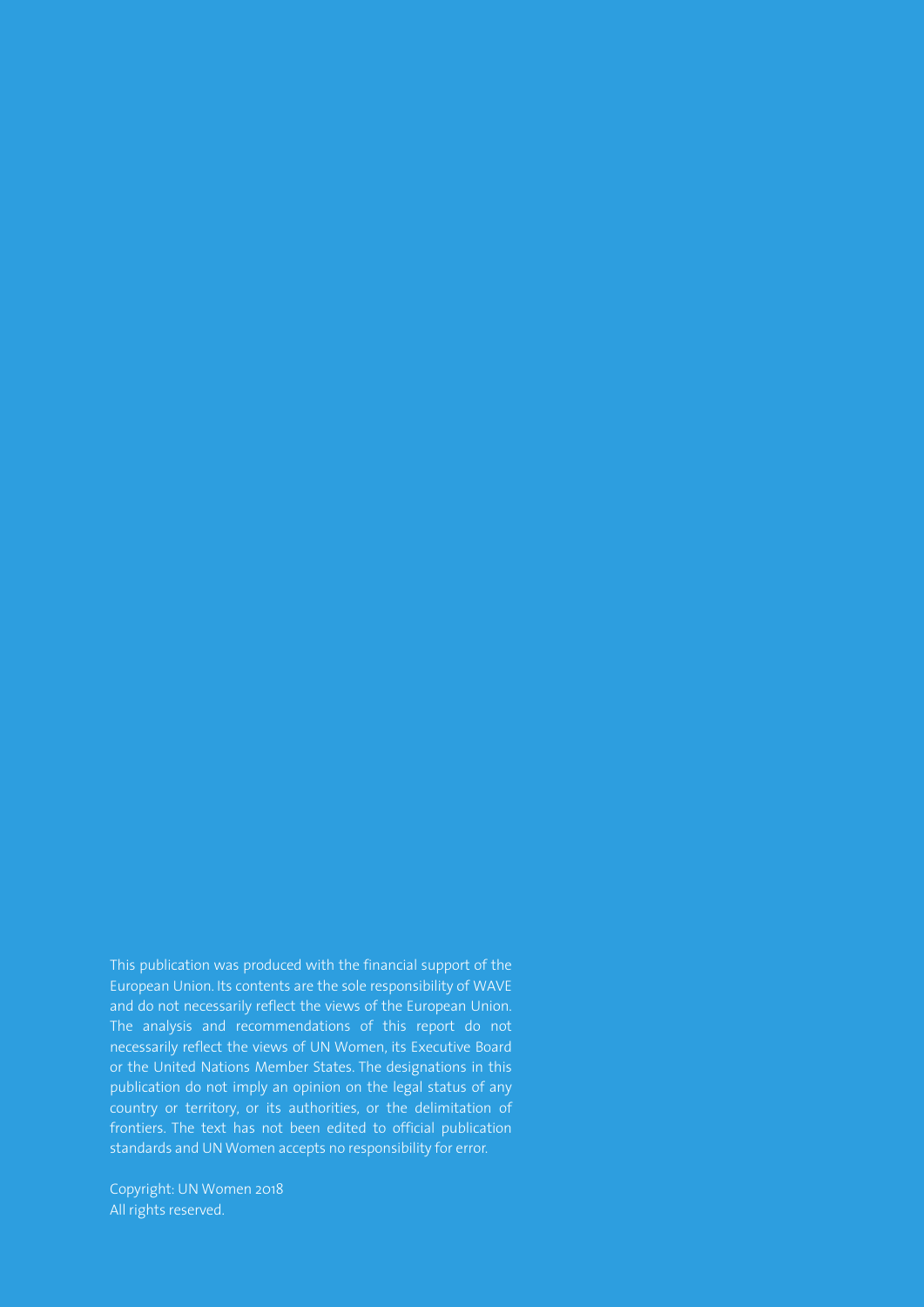ACADEMIC PAPER

# DOING IT RIGHT

Making Women's Networks Accessible with a Special Focus on Women from Minority and Disadvantaged Groups



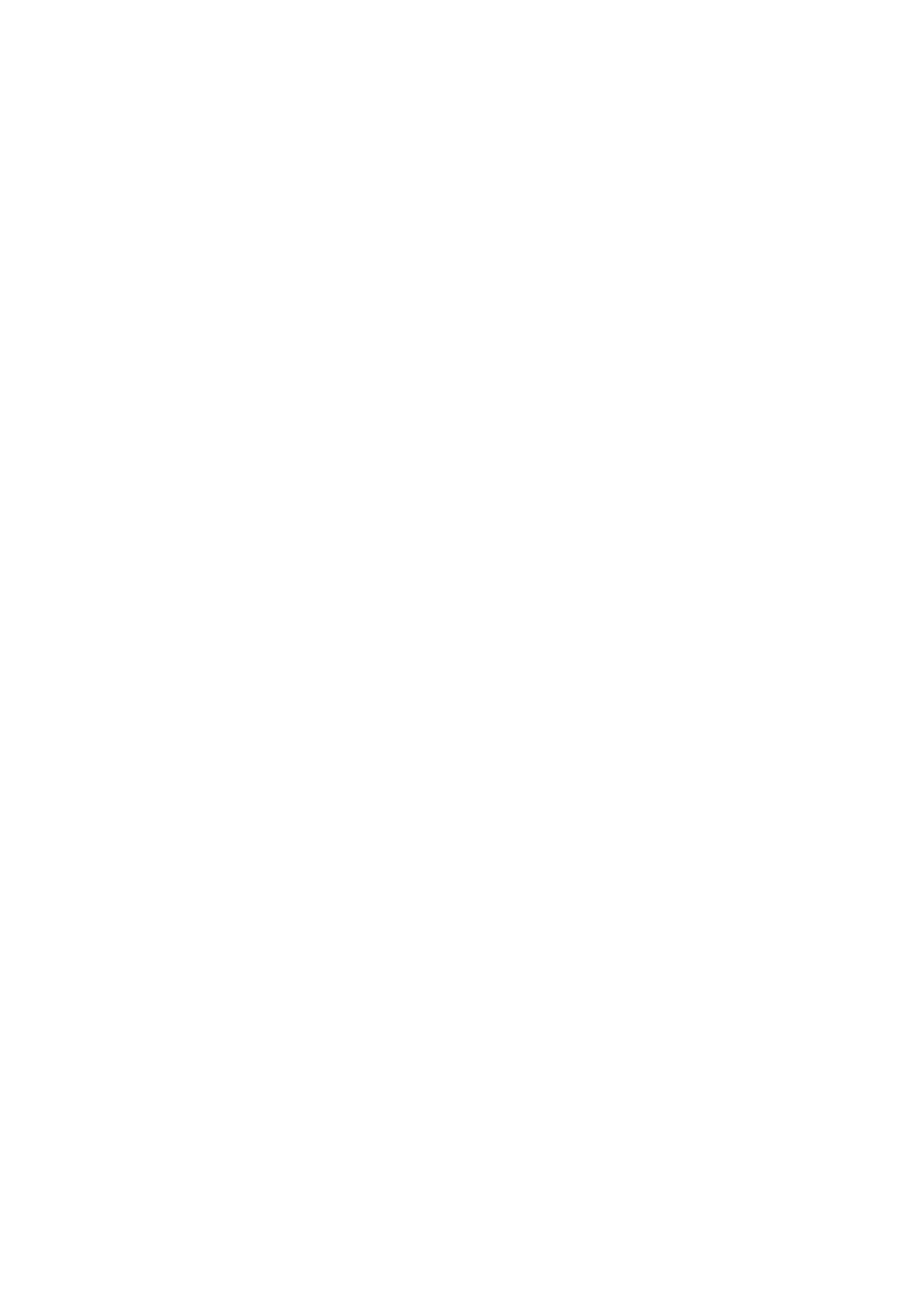## TABLE OF CONTENTS

| <b>ACKNOWLEDGEMENTS</b>                                                                                 | 6  |
|---------------------------------------------------------------------------------------------------------|----|
| <b>ABBREVIATIONS</b>                                                                                    | 7  |
| <b>INTRODUCTION</b>                                                                                     | 8  |
| <b>METHODOLOGY</b>                                                                                      | 9  |
| <b>NETWORKING TO ACHIEVE MORE: AN OVERVIEW OF PRACTICES</b><br>IN THE WESTERN BALKANS AND TURKEY        | 10 |
| <b>EXAMPLES OF GOOD PRACTICE IN THE WESTERN BALKANS AND TURKEY:</b>                                     | 17 |
| Case Study 1: Albanian Women Empowerment Network (AWEN), Albania                                        | 17 |
| <b>Openness of the network</b>                                                                          | 18 |
| Making the services accessible to other organizations                                                   | 18 |
| Inclusion of women from minority or disadvantaged groups                                                | 18 |
| <b>Rotation of power structures</b>                                                                     | 19 |
| Compliance of efforts with the Istanbul Convention                                                      | 20 |
| Case Study 2: Women's Roma Network ('FIRST'), Montenegro                                                | 21 |
| <b>Openness of the network</b>                                                                          | 21 |
| Making the services accessible to other organizations/activists                                         | 21 |
| Inclusion of women from minority or disadvantaged groups                                                | 21 |
| Rotation of power structures                                                                            | 22 |
| Compliance of efforts with the Istanbul Convention                                                      | 22 |
| <b>MAIN FINDINGS AND RECOMMENDATIONS: FEATURES OF</b><br>SUCCESSFUL NETWORKING IDENTIFIED IN THE REGION | 23 |
| <b>ANNEX 1. ARTICLES FROM THE ISTANBUL CONVENTION</b><br><b>MENTIONED IN THIS PUBLICATION</b>           | 25 |
| <b>REFERENCES</b>                                                                                       | 27 |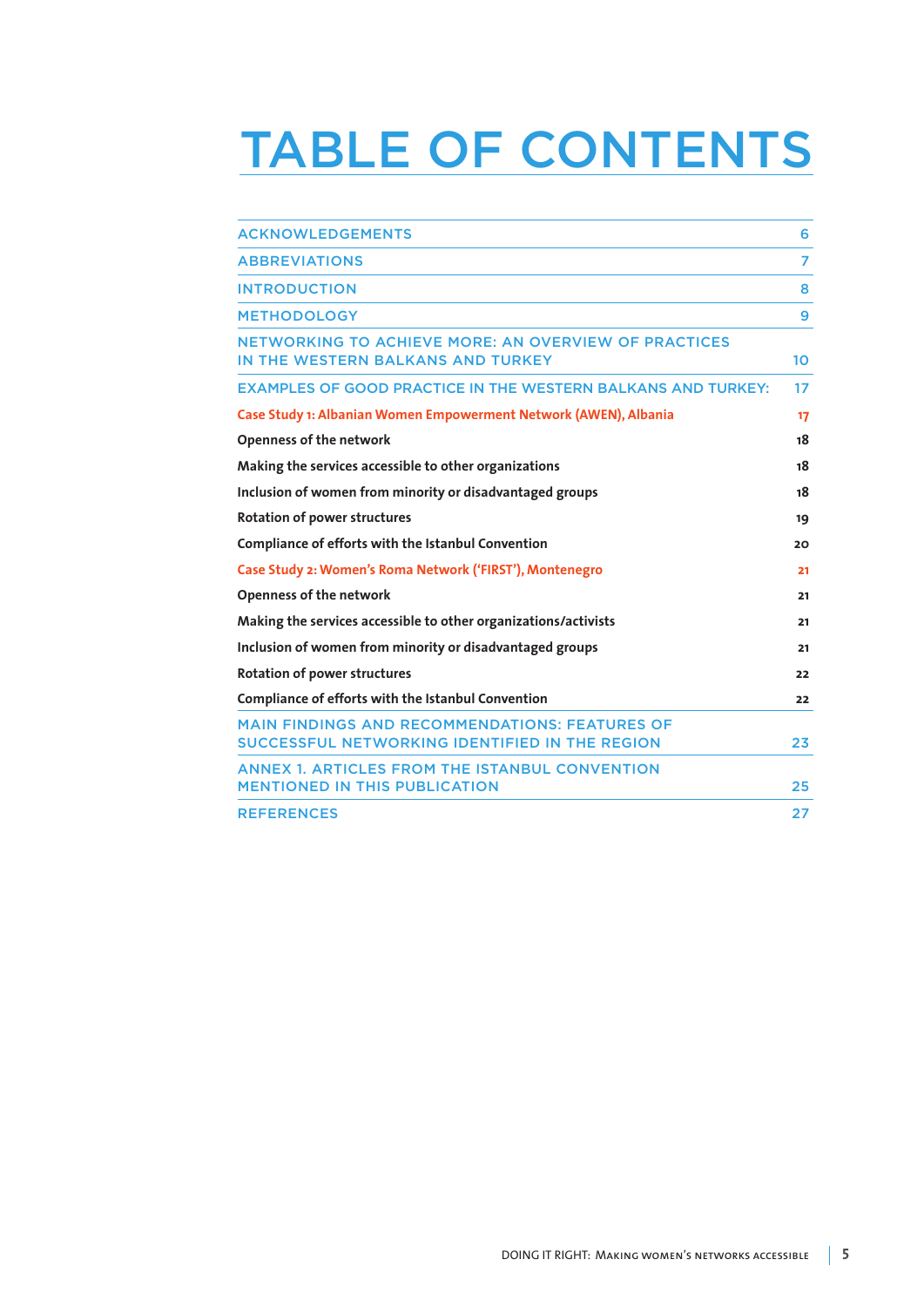## ACKNOWLEDGEMENTS

This research report was written by Irena Shtraza (Albanian Women Empowerment Network) in collaboration with the Gender Alliance Development Centre Albania, under the guidance of the WAVE office, in particular Anca Ciupa, and Stephanie Futter-Orel. We would like to thank all the other project partners for sharing information. In particular, we wish to express our gratitude to the SOS Hotline for Women and Child Victims of Violence in Niksic, Montenegro for the detailed information they provided and their content review. This research report would not have been possible without the generous support of UN Women and the European Union.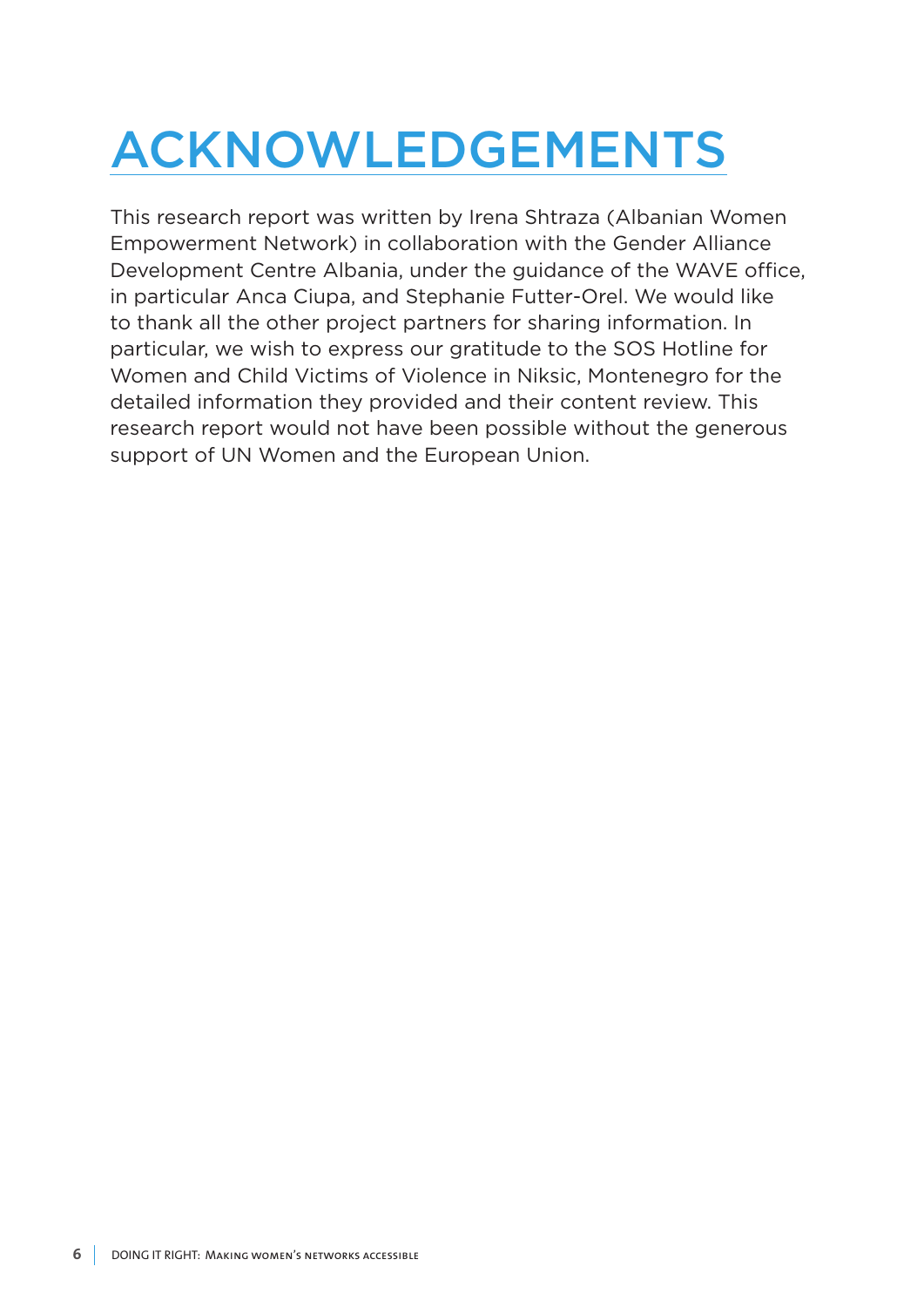## LIST OF ABBREVIATIONS

| <b>AWEN</b>   | Albanian Women Empowerment Network                                                                                                |
|---------------|-----------------------------------------------------------------------------------------------------------------------------------|
| <b>BiH</b>    | Bosnia and Herzegovina                                                                                                            |
| <b>CEDAW</b>  | The Convention on the Elimination of<br>All Forms of Discrimination against Women                                                 |
| <b>CoE</b>    | <b>Council of Europe</b>                                                                                                          |
| <b>CRI</b>    | Centre for Roma Initiatives                                                                                                       |
| <b>CSO</b>    | Civil Society Organization                                                                                                        |
| <b>DV</b>     | Domestic Violence                                                                                                                 |
| <b>GREVIO</b> | Group of Experts on Action against Violence<br>against Women and Domestic Violence                                                |
| IC            | Council of Europe Convention on preventing and<br>combating violence against women and domestic<br>violence (Istanbul Convention) |
| <b>KWN</b>    | Kosovo Women's Network                                                                                                            |
| <b>LGBTI</b>  | Lesbian, Gay, Bisexual, Transgender and Intersex                                                                                  |
| <b>NGO</b>    | Non-Governmental Organization                                                                                                     |
| <b>Sida</b>   | The Swedish International Development<br>Cooperation Agency                                                                       |
| <b>VAW</b>    | Violence against Women                                                                                                            |
| <b>WAVE</b>   | Women against Violence Europe                                                                                                     |
| <b>WBT</b>    | <b>Western Balkans and Turkey</b>                                                                                                 |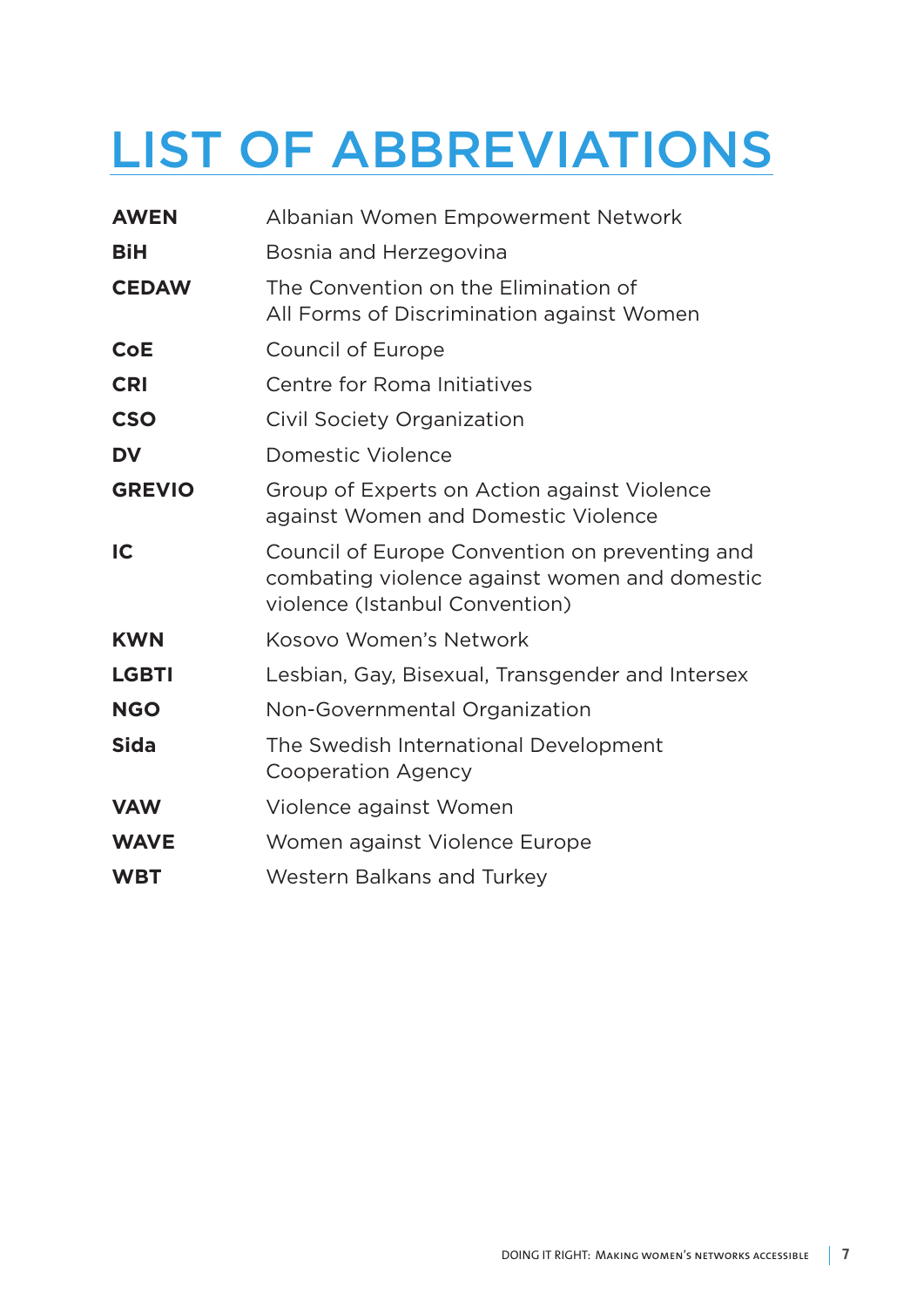## INTRODUCTION

This research report was prepared on behalf of the EU–UN Women regional progamme, 'Ending Violence against Women: Implementing Norms, Changing Minds', which aims to support the establishment and strengthening of regional platforms of civil society organizations (with a special focus on organizations representing women from minority and disadvantaged groups) to advocate for the development and implementation of laws and policies in line with CEDAW and the Istanbul Convention.

The aim of the project is to strengthen women's voices and agency, including that of women's organizations working with and representing women from disadvantaged groups at a regional level. The expected outcome is the strengthening of the capacities of platforms and/or networks of women's organizations, as a vehicle to support women's civic engagement in CEDAW and Istanbul Convention monitoring and reporting.

The research report focuses on **making networks accessible**, especially for women from minority and disadvantaged groups. It aims to offer an overview of the current situation regarding accessible networks in the following partner countries: Albania, Bosnia and Herzegovina, Kosovo<sup>,</sup>, Macedonia, Montenegro, Serbia and Turkey, and it includes two case studies that provide examples of good practice. It represents an initial attempt to examine different working approaches and analyse the inclusiveness of women's networks in the region. The report focuses on the following five key topics: the openness of organizations/networks; the accessibility of their services; the inclusion of women from minority and/or disadvantaged groups; the rotation of power structures within networks; and the compliance of networks' efforts with the Istanbul Convention.

<sup>1.</sup> All references to Kosovo in this report shall be understood to be in full compliance with UN Security Council Resolution 1244 (1999).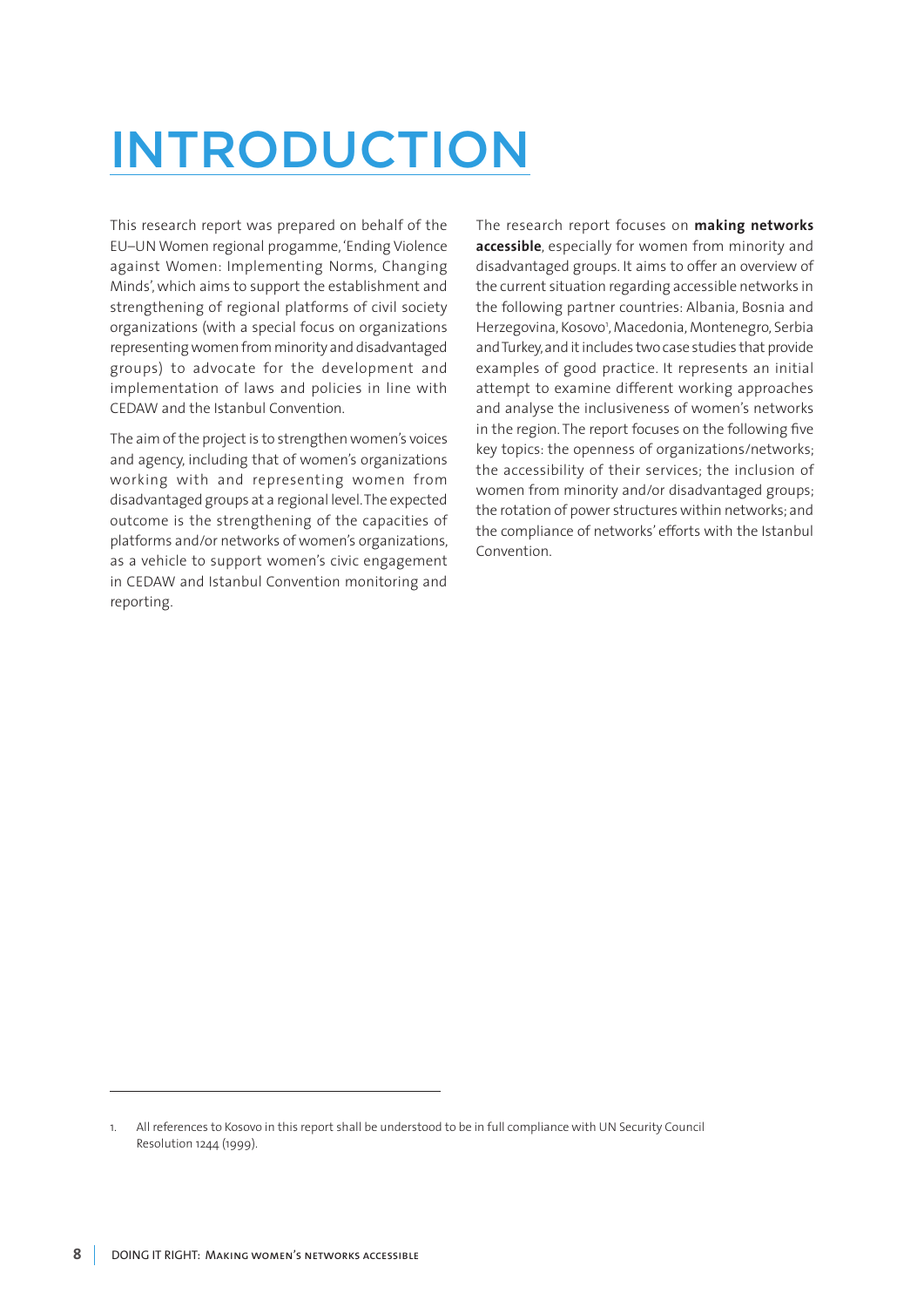## METHODOLOGY

The report was prepared in coordination with WAVE and project partner organizations. The Gender Alliance Development Centre and the Albanian Women Empowerment Network, both WAVE members, took the lead in preparing this report. A qualitative research methodology was used, as outlined below:

- Group discussion on the research report and possible best practice examples, during the project partners' meeting in Belgrade, Serbia, on 25 and 26 January 2018
- Information gathering on the five key topics in each country
- Discussion/semi-structured interviews with country representatives (WAVE member NGOs) on best practices in each country, in Ankara, Turkey on 30 March 2018
- Final data-collection through information sheets compiled by partner NGOs
- Desk review of existing reports on the same topics

Information gathered on the five key identified topics will inform a better understanding of the nature of women's networks, the role they play in successful collaboration between women's NGOs and activists, and their level of accessibility for minority and disadvantaged groups.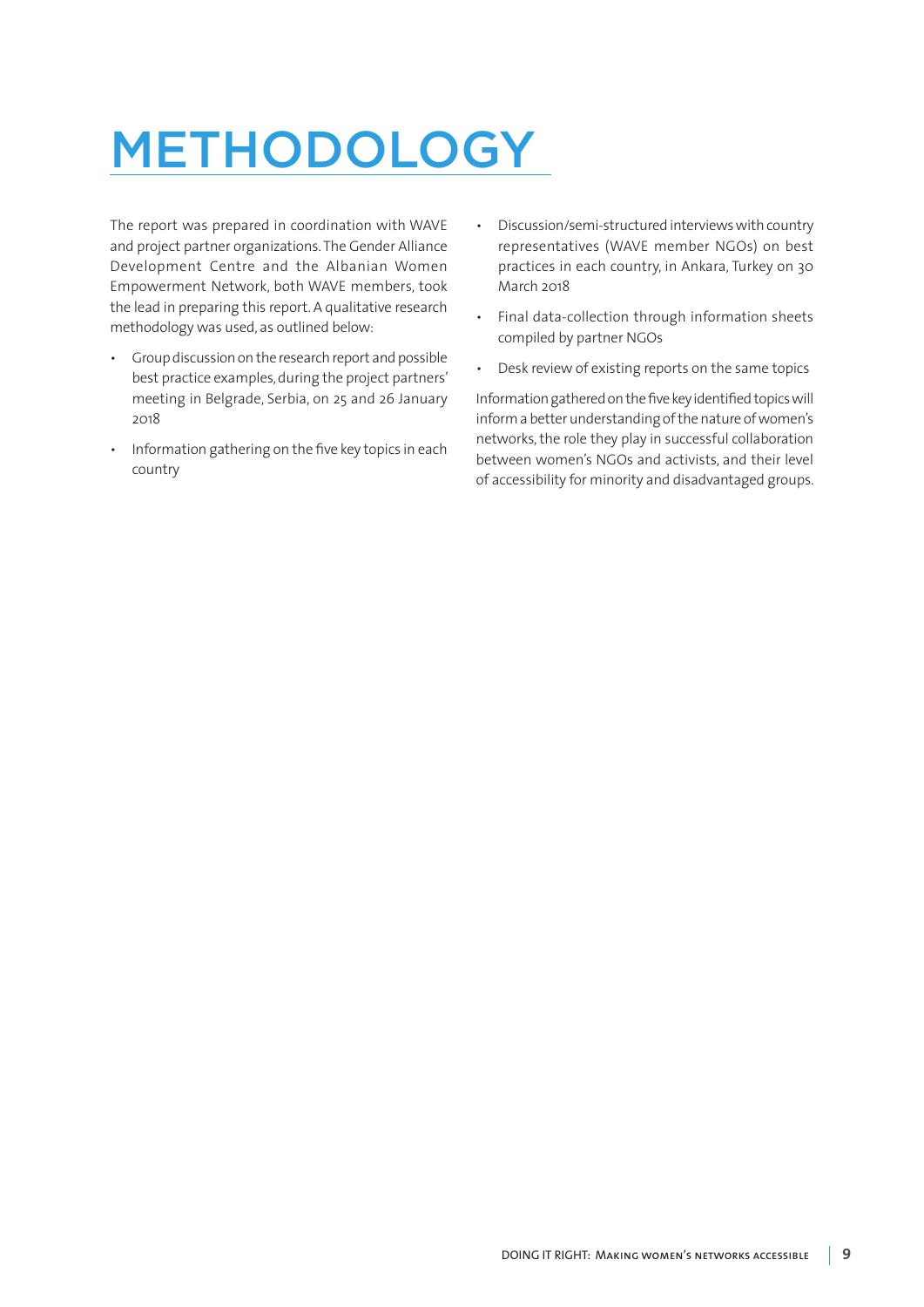## NETWORKING TO ACHIEVE MORE:

### AN OVERVIEW OF PRACTICES IN THE WESTERN BALKANS AND TURKEY

Working alone can be challenging for women's organizations; the same is true for groups of activists. Networking has proved to be a very effective means of enhancing the power and influence of citizen's voices in advocating for better policies, improving governance and enhancing coordinated efforts among service providers. Additional benefits include the exchange of valuable information, new resources and best practice models.

Networking can maximize the reach, scale and impacts of interventions/programmes implemented by CSOs and activists.2

Networks may be one of the oldest forms of social organization; however, networks of civil society groups and organizations are characterized by some distinctive organizational principles and properties.

#### **WHAT IS A CIVIL SOCIETY NETWORK?**

"Civil society networks may be defined as civil society groups, organizations and sometimes individuals that come together voluntarily to pursue shared purposes of social development or democratic governance. These purposes may include exchanging resources, addressing common social goals or expressing their identities as a community or social group. In civil society networks, member groups and organizations retain their basic autonomy, with their own identity, mission and governance. **Networks can be composed of informal social relationships or formal bodies that are legally registered and institutionalized**. Civil society networks may be known by many different names, including coalition, alliance, apex body, association, movement, federation, etc. Networks often choose their names based on their own identity, context and language."3

<sup>2.</sup> Supporting Civil Society Networks in International Development Programs, AED Centre for Civil Society and Governance, December 2005

<sup>3.</sup> Supporting Civil Society Networks in International Development Programs, AED Centre for Civil Society and Governance, December 2005.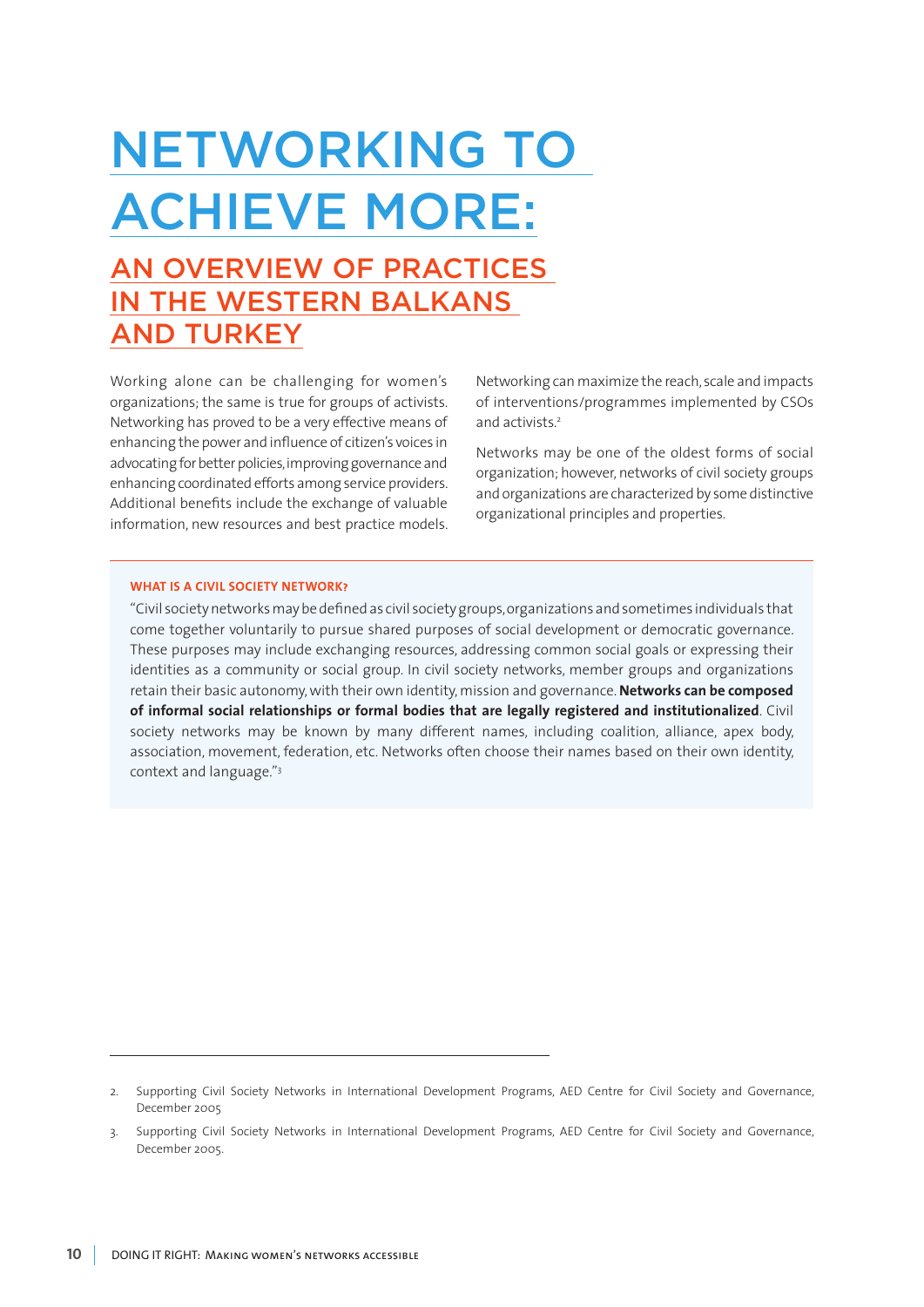Despite the significant challenges to active collaboration/ networking among women NGOs and/or activists in the Western Balkans and Turkey (WBT) – such as the lack of secure funding, adverse political contexts<sup>4</sup> and the absence of a 'networking-culture' – there are many examples of positive collaboration efforts in the region. Evidence shows that in WBT, cooperation among women's CSOs has proved to be successful, be it in a formal or informal manner. Women's NGOs have managed to create synergies in all countries in the region and to organize themselves in networks, uniting and strengthening women's voices, enabling them to create effective lobbying tools and fulfill their agendas.5 These formal and informal collaborations have led to successful actions, such as:

- lobbying and advocating for improved legislation on Violence against Women (VAW) and Domestic Violence (DV)
- pushing for the ratification of the Istanbul Convention in various countries
- conducting successful awareness-raising events on VAW/DV
- undertaking national level initiatives to promote women's human rights

In terms of the accessibility of networks, especially for women from minority and disadvantaged groups, all women's NGOs, whether single organizations or networks, embrace a proactive approach in line with Article 4.3 of the Istanbul Convention. Both Article 4.3 of the Istanbul Convention and Article 14 of the European

Convention of Human Rights, stipulate that matters such as gender, sexual orientation, gender identity, age, state of health, disability, marital status, and migrant or refugee status, should not represent grounds for discrimination. It is important to note that migrant and refugee women, women with disabilities, women from ethnic minorities, Roma, or women with HIV/ AIDS, to name a few, may experience multiple forms of discrimination; this means that support services must be accessible to all these groups and tailored to their specific needs.

In **Albania**,<sup>6</sup> there are currently three women's networks, one formal and two informal (project-based) networks. 7 The **Albanian Women Empowerment Network (AWEN),**  founded in 2011, is a formal network of 10 organizations, offering services to women victims of DV and human trafficking, empowerment programmes and shelters for victims, as well as services for perpetrators of violence. The AWEN Network has been selected as a model of good practice in the region (for a detailed description please refer to Case Study 1). There are also two other informal networks, 'The Network against Domestic Violence and Trafficking in Human Beings' and the 'Monitoring Network against Gender-Based Violence'. These project-based networks work together during project implementation, to fulfil specific project activities and objectives. The cooperation between women's NGOs is considered very successful, with women's organizations working together to meet the needs of DV victims, organizing joint awareness-raising events, and llobbying and advocating for women's rights, as well as raise funds for network members (in the case of AWEN).

- 6. Albania signed the Istanbul Convention on 19 December 2011 and was the second Council of Europe Member State to ratify the Convention on 4 February 2013. The Convention entered into force in Albania on 1 August 2014.
- 7. One of the informal (project-based) platforms/networks was created by the Centre for Legal Civic Initiatives (CLCI) at the beginning of 2018, under the EU-UN Women Programme, 'Ending Violence against Women: Implementing Norms, Changing Minds'.

<sup>4.</sup> The political context in Turkey has become increasingly precarious since the Government declared a State of Emergency in 2016. Since then, many women's NGOs and LGBTI organizations have been shut down or banned from organizing any public activities. In other countries, such as Montenegro, there is a lack of understanding of gender-based violence among government agencies.

<sup>5.</sup> Mapping Report: Depicting the situation of women's NGOs in partner countries of the project. WAVE, 2018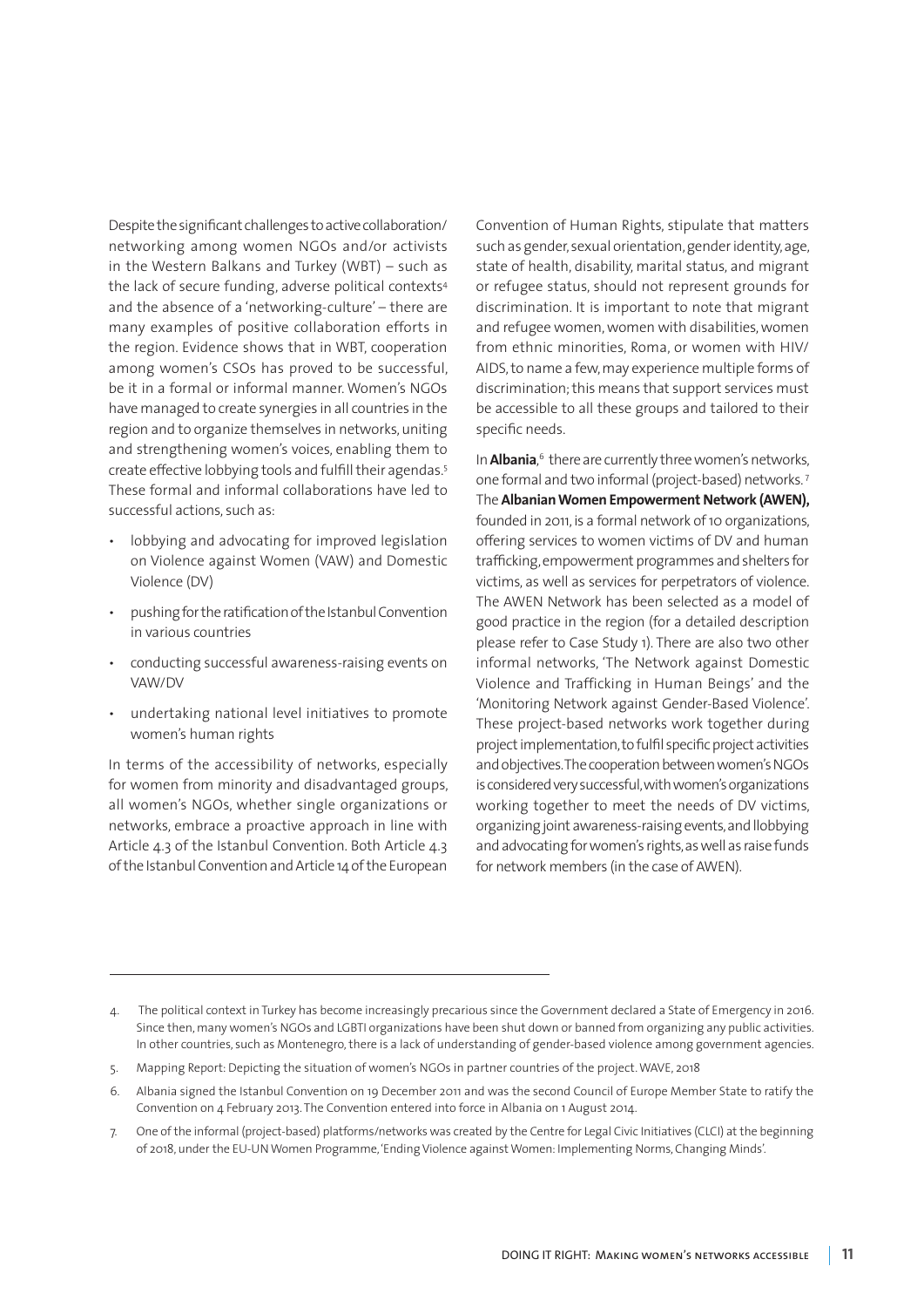The 'National Coalition of Anti-Trafficking Shelters', established in 2007, which works with victims of trafficking, (mostly women and children), is another example of successful collaboration among NGOs. The aim of the Coalition is to coordinate activities and services for the protection, assistance, rehabilitation and reintegration of women, girls and child victims of trafficking. It is composed of five shelters (one public and four non-public) working on anti-trafficking in Albania.8

In **Bosnia and Herzegovina (BiH)**, there is currently one informal network, **'The Safe Network of Bosnia and Herzegovina'**, founded in 2001, working specifically on VAW and DV. The Network consists of 32 NGOs and government institutions engaged in combating violence, from across the whole of the territory (the Federation of BiH and the Republika Srpska). In terms of the 'inclusion' of women from minority and disadvantaged groups, all women's organizations, humanitarian associations and NGOs that are part of the Network work with women refugees, although none of the organizations have dedicated programmes that specifically support these groups. In terms of 'openness', membership in the Network is on a voluntary basis, and is open to all civil society organizations in Bosnia and Herzegovina that work in the area of prevention, protection and rehabilitation of victims of all forms of violence.

To ensure quick and effective action, an Advisory Committee for the Safe Network was established in February 2002, consisting of 11 organizations, representing 11 different regions. Furthermore, seven members of the Safe Network BiH are representatives in the Network Secretariat. The Secretariat manages the operational processes of the Safe Network BiH. The Chair is elected by the members of the Network for a period of 12 months and is responsible for informing the members about planned and implemented activities.

One of the strategic objectives of the Network is to contribute to the creation of an effective legislative and policy environment, in line with international standards on eliminating VAW and all forms of discrimination, and in compliance with the Istanbul Convention.9

Two other networks in BiH work with disadvantaged groups. One specifically involves organizations working with **Roma women – the Roma Women's Network (Uspjeh BiH)** – and the other with organizations working with women with disabilities – the **Network of Women with Disabilities BiH**. The latter is a platform that aims to improve communication among women with disabilities and raise public awareness of disability issues.

Another joint initiative is '**Peace with Woman's Face',** created in 2013. It specifically focuses on cultural memory, transitional justice, advocacy activities and policy change. It was initially founded by 12 organizations, but now an additional 10 grassroots organizations and numerous peace organizations and activists support the work of the initiative. Two organizations coordinate the work of the Network: 'Foundation Lara' from Bijeljina and 'HO Horizonti' from Tuzla. The Network started with capacity-building interventions that included dialogues among activists, local workshops and the 'Women's Peace Caravan' – a joint initiative in 2013 in 12 cities in BiH, which ended with a peace meeting in Sarajevo. A key achievement of the initiative was the agreement to establish a Memorial Day to commemorate the suffering of women during the war in BiH.10

**"Do not sit and wait for better times. Your time is now, and therefore you need to stand up and make it better. Peace cannot be achieved without us!"** Danka Zelić, a member of the 'Peace with Woman's Face' initiative

<sup>8.</sup> https://www.albania.iom.int/publications/leaflets/11%20%20Leaflet\_NCAT\_KKSAT\_ALB%20&%20ENG.pdf

<sup>9.</sup> More information can be found at: http://www.sigurnamreza.ba/en

<sup>10.</sup> The Memorial Day is a non-institutional initiative that attracted a growing number of supporters (organizations and individuals) during the '16 days of activism against gender-based violence' campaign in BiH (advocacy efforts to institutionalize the date are still ongoing).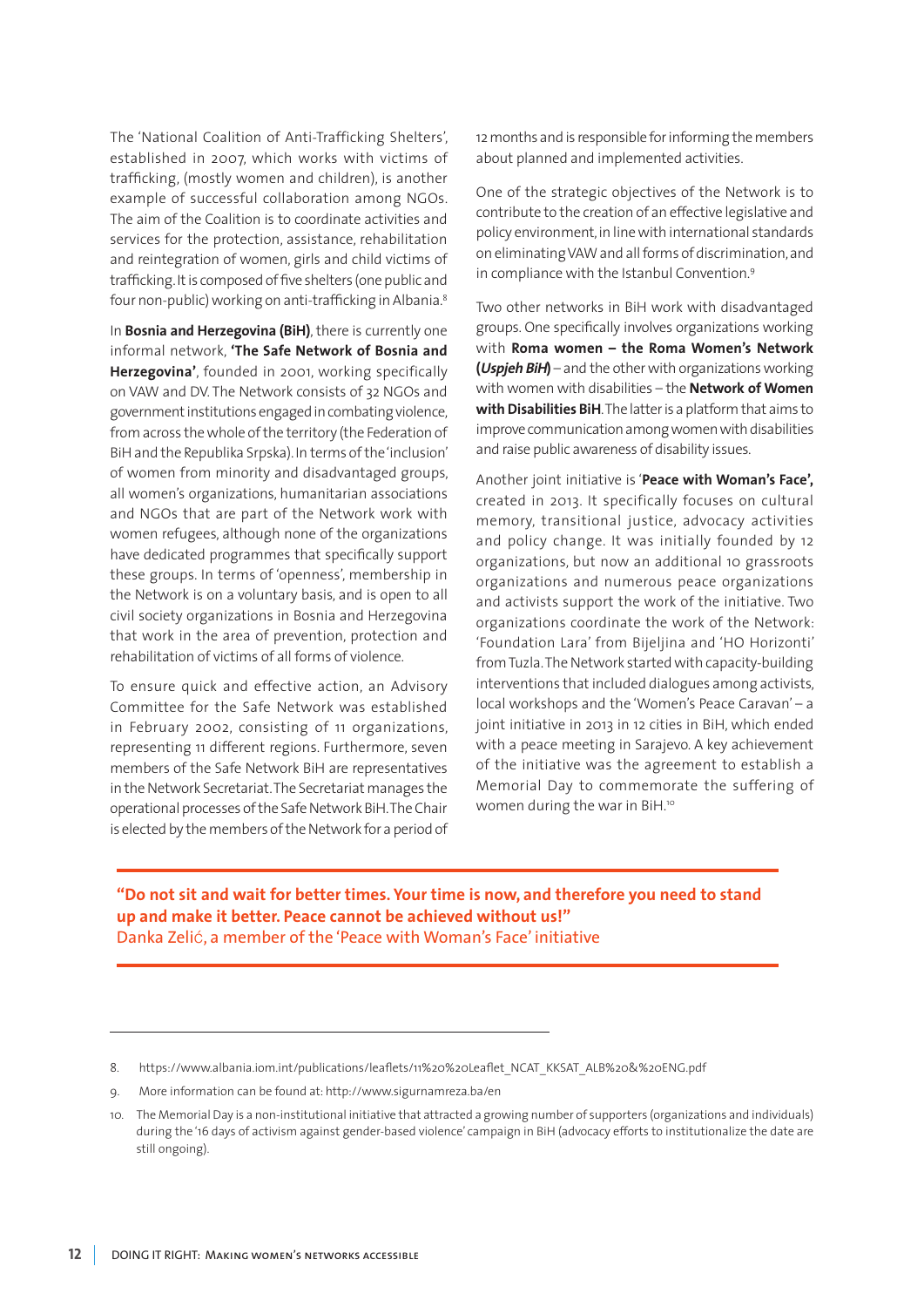In **Kosovo**, two active networks working on VAW and DV were reported by a local WAVE member. The **Kosovo Women's Network** (KWN), established in 1996, was originally an informal network of women's groups and organizations from various regions in Kosovo. Since its inception, KWN has developed into a network that advocates on behalf of Kosovan women at the local, regional and international level. Representing the interests of 125 organizations<sup>11</sup> covering all ethnic groups throughout Kosovo, KWN is a leader among civil society organizations. KWN cooperates regularly with other women's groups in the region, both informally and formally, and is open to new members, organizations or individuals.

In terms of the the 'rotation of power' within the Network, the KWN Board of Directors is elected by the KWN Assembly of Members during the Annual Membership Meeting in December each year. As the elected representative of KWN members, the Board of Directors is the second highest decision-making body in the Network. It oversees KWN's work through quarterly meetings and advises on key decisions taken by the Network staff. The KWN Advisory Board involves people who have contributed greatly to KWN's work over the years. They are nominated and approved by the KWN Board of Directors for an unlimited term. They regularly provide advice and assistance to KWN, drawing from their vast knowledge, experience and connections.

In 2012, the KWN established the **Kosovo Women's Fund**, which provides small grants to women's organizations that lack access to other sources of funding and are seeking to work on women's rights, particularly among rural and/or marginalized groups such as Serbian, Bosnian, Roma, Ashkali and Egyptian women, and women with disabilities. The Fund has enabled many organizations to continue their work. To apply, organizations must meet certain criteria;

they must: be members of KWN and compliant with the organizational strategy; contribute to at least one strategic objective in KWN's Strategic Plan; work with grassroots and/or marginalized individuals and groups; and lack other opportunities to secure funds from donors. This approach constitutes a very effective means of including and empowering women from minority or disadvantaged groups.

In compliance with the Istanbul Convention, KWN focuses its efforts on enhancing the performance and the quality of services of shelters, particularly in terms of rehabilitation and reintegration. KWN has also been advocating for improvements to the mechanisms for reporting and investigating cases of sexual harassment,<sup>12</sup> in line with Article 40 of the Istanbul Convention.<sup>13</sup>

The second network, the **Kosovo Shelter Coalition**, was established in 2010 as a formal coalition of eight local organizations but is currently comprised of only five local shelter organizations working with victims of DV.

In terms of the inclusion of disadvantaged groups, both networks work with women with disabilities.

**In Macedonia**, there are currently two active networks: the 'National Network to end Violence against Women and Domestic Violence – Voice against Violence' and the 'National Council for Gender Equality'. **The National Network to end Violence against Women and Domestic Violence** – Voice against Violence is a formal network of 20 organizations working on VAW, some of whom provide support services for victims of violence. Formed in December 2010 by CSOs working on preventing and combating VAW and DV, it was formally registered a year later. The mission of the Network is to coordinate the actions of CSOs towards advancing policies and practices in combating VAW and DV. The Network aims to promote the recognition of women's rights in the Republic of Macedonia.

<sup>11.</sup> http://www.womensnetwork.org/?FaqeID=34

<sup>12.</sup> KWN, Annual Report 2017: http://www.womensnetwork.org/documents/20171219123350317.pdf

<sup>13.</sup> Article 40 – Sexual harassment: Parties shall take the necessary legislative or other measures to ensure that any form of unwanted verbal, non-verbal or physical conduct of a sexual nature with the purpose or effect of violating the dignity of a person, in particular when creating an intimidating, hostile, degrading, humiliating or offensive environment, is subject to criminal or other legal sanction.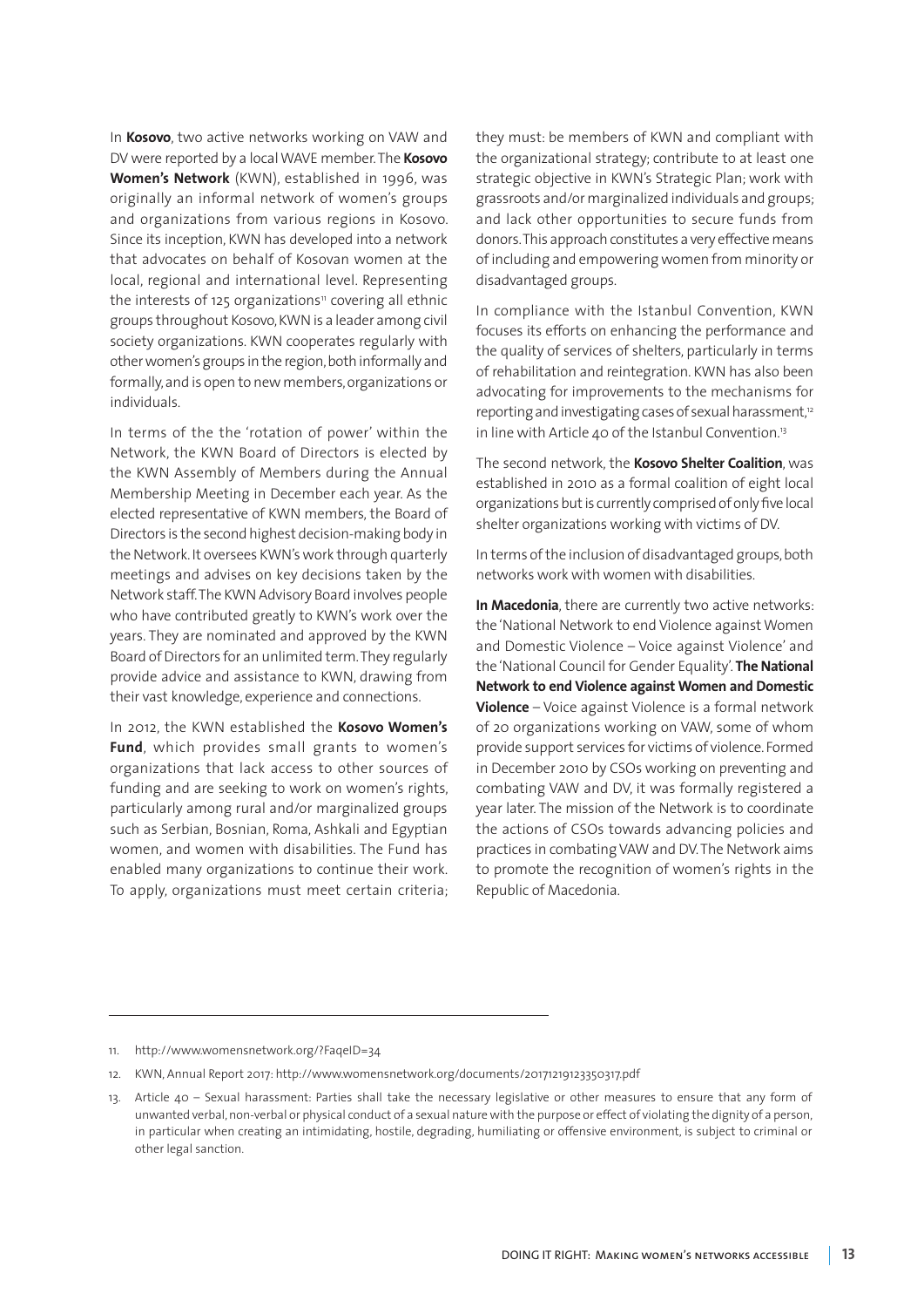The Network's member organizations are of different size, ranging from small grassroots organizations to larger organizations working at a national level. Network members represent various ethnicities and provide support to women belonging to all ethnic groups, regardless of their socioeconomic status. The Network is open to all organizations and individuals who want to join or who need assistance and support, and recognizes the need to address the issues facing women with disabilities, migrant women, Roma women, etc. The Network is increasing the scope of its work to include women from these groups and specifically address their needs. This is an indicator of the openness of the Network, as well as the accessibility of its services for minority or disadvantaged girls and women.

In terms of power structure, the Network has an executive office and staff, but the main decision-making bodies are the Assembly, consisting of representatives of all the organizations in the Network, and a Management Board, made up of five representatives from member organizations. The President of the Management Board is also the President of the Network.

The Network's engagement in VAW and DV is based on: the recognition and protection of women's rights, in line with relevant international conventions (including the Istanbul Convention) and declarations; a gendersensitive approach; a condemnation of all types of gender-based violence; advocating for victims' interests; viable working practices; solidarity and cooperation among member organizations; and transparency. The Network is involved in all activities concerning the implementation of the Istanbul Convention in Macedonia.14 Representatives from the Network are part of the Working Group developing the Action Plan for the national implementation of the Convention.

**The National Council for Gender Equality** is a network of 116 formal and informal organizations working at the local level to provide services for victims of violence such as counselling, free legal aid and the national helpline.

These two networks do not work specifically with women refugees/migrants. Only one member organization, 'Open Gate – La Strada Macedonia', works directly with this target group; while some member organizations of the 'National Network – Voice against Violence' work with women with disabilities or women from the LGBTI community.

In **Montenegro**, there are three active women's networks working on women's rights: the 'Informal National Network against VAW', the 'Women's Roma Network (FIRST)' and the 'Network of SOS helplines'.

The **Informal National Network against VAW** consists of seven women's NGOs that provide specialist support services, but also advocate for better prevention, protection and prosecution mechanisms for genderbased violence. All organizations work with women refugees if they are victims of gender-based violence and in need of specialized support. There is currently no organization that specializes in working with disadvantaged groups, but all the organizations work with women from diverse backgrounds (such as Roma women, women with disabilities, single mothers).

The **'Women's Roma Network (FIRST)',** was selected as an example of good practice for networks working with women from minority and disadvantaged groups; it was the first formal network accessible to women from these groups in Montenegro. The current Network has two activists in Berane, two in Podgorica and four in Niksic (central and northern regions of Montenegro), and is currently expanding both in terms of membership and geographical coverage (for a detailed description please refer to Case Study 2).

The **'Network of SOS helplines'** is an informal network consisting of five local SOS helplines, spread across five cities (Podgorica, Bijelo Polje, Berane, Plav and Ulcinj). All organizations work directly with women survivors of gender-based violence, including women from minority and disadvantaged groups. This informal network does not currently meet the needs of women's organizations, due to limited resources and an absence of clear binding mechanisms for its members.

14. Ratified on 22 December 2017 and came into force on 1 July 2018.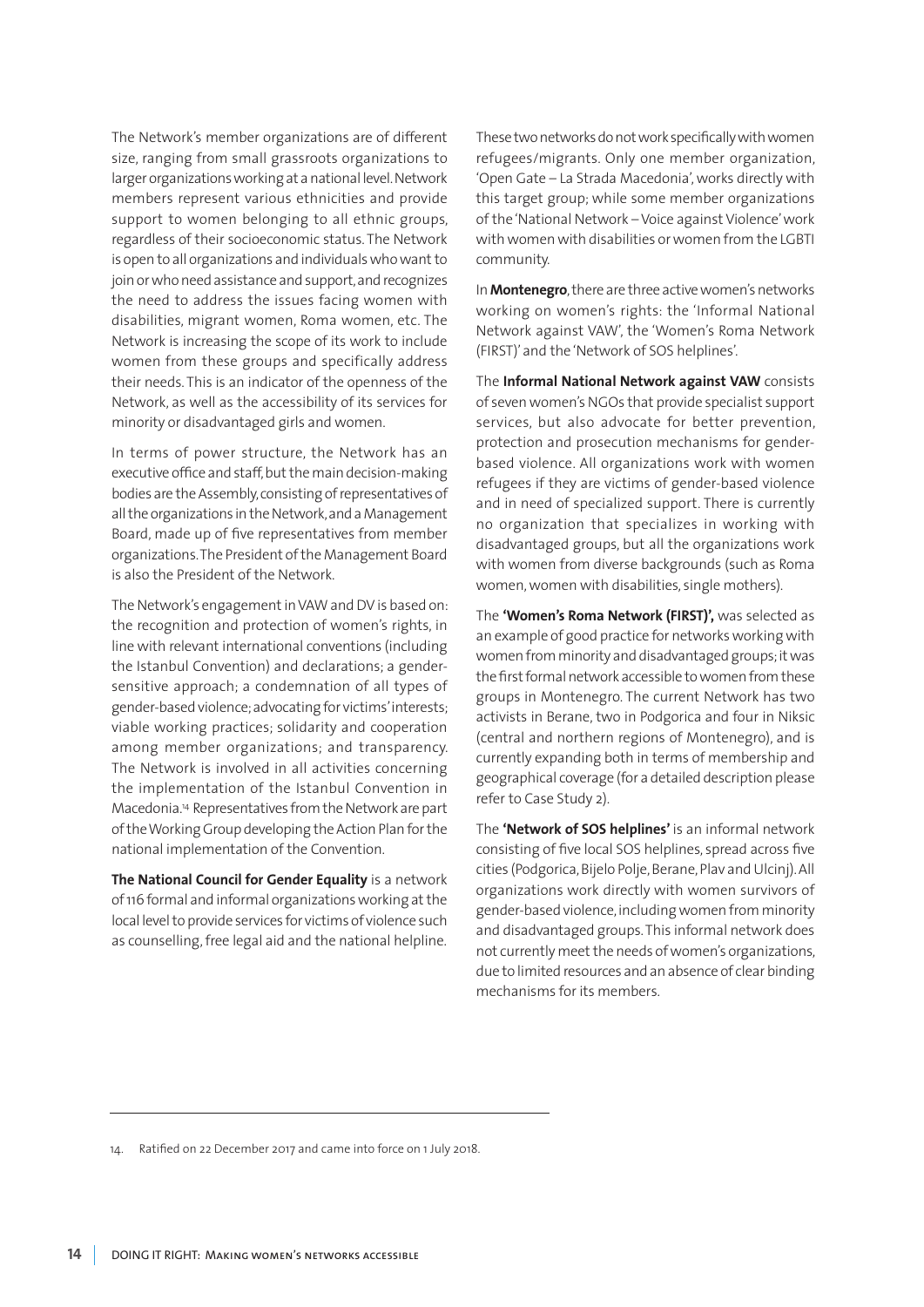In **Serbia**, there is one active network, the **Women against Violence Network** (Mreža Žene protiv nasilja), established in 2005.<sup>15</sup> The Network is a coalition of specialized women's NGOs that provide individual support services to women (SOS lines, counselling, shelters, safe houses, crisis centres, etc.) and that work towards changing social norms and attitudes, with the aim of reducing VAW in Serbia.

The Women against Violence Network is open to all organizations and individuals that work, directly or indirectly, on reducing VAW – through research, advocacy, education and lobbying for laws that provide protection from violence – and that accept and implement the Network's basic principles.

The Network is informal and currently has 27 member organizations. The Network is active in all five regions of Serbia; each region is coordinated by one organization. 'Association Fenomena' (a WAVE member), for example, coordinates the south-west region of the Network, which consists of five organizations. The Autonomous Women's Centre has been the main coordinating body of the Network since its inception. The Network is currently in the process of decentralizing: it will be divided into five regional centres and will have five organizations that will coordinate each centre. These organizations will make up the Management Board of the Network.

None of the organizations in the Network work specifically with refugee/migrant women, but some organizations, such as IMPULS (Tutin, south-west Serbia), dedicate some of their activities to women refugees. Several organizations work specifically with disadvantaged groups such as Roma women, women with disabilities or women victims of human trafficking: Anti-trafficking action (ASTRA); Atina; Roma Children's Centre; Out of Circle, Belgrade and Vojvodina (supporting women with disabilities); Roma Centre for Women and Children, Daje; Roma Association of Novi Becej; and SOS Line, Osvit (offers multilingual support in Roma and Serbian languages). The Women against

Violence Network is open to all organizations and individuals working to reduce VAW, directly or indirectly – through research, advocacy for women's right to life without violence, education and lobbying for laws that provide protection from violence – and that accept and implement the Network's basic principles.<sup>16</sup>

Members of the Network are part of some of the Istanbul Convention projects and initiatives – for example, the regional 'I sign campaign',<sup>17</sup> which resulted in legal changes and greater advocacy for the implementation of the Convention in Serbia.

In Turkey, there is currently one informal network,<sup>18</sup> 'The **Assembly of Women's Shelters and Solidarity Centres',**  formed in 1998. The Network currently has 18 member organizations, working in the area of gender equality and VAW. Among the member organizations, there are some working with women refugees; although they do not focus specifically on this type of work. Two examples of organizations working directly with women refugees are KADAV (Kadinlarla Dayanisma Vakfi) and AKDAM (Adana Kadin Daynisma Merkezi ve Siginma Evi Dernegi). Engelli Kadin Dernegi works specifically with women with disabilities.

In terms of cooperation, there is an active collaboration between women's NGOs, enabling them to effectively communicate or react to issues whenever necessary. These organizations have practical experience of organizing events together or implementing different projects. The Assembly has two annual meetings: the Interim Assembly and the Main Assembly. The Interim Assembly is only for the representatives of the Assembly. This three-day meeting is organized by one of the organizations each year, in their respective city. The Main Assembly is open to both Assembly organizations and the Assembly participants, bringing together more than 250 women every year. Mor Çatı Women's Shelter Foundation is the permanent Secretariat and works together with the host organization to organize both the Interim and the Main Assembly meetings.

- 16. https://www.zeneprotivnasilja.net/en/about-us/wav-network
- 17. http://www.potpisujem.org/eng/

<sup>15.</sup> Information according to WAVE member, Association Fenomena, Serbia.

<sup>18.</sup> Information according to WAVE Member, the Foundation for Women's Solidarity, Turkey.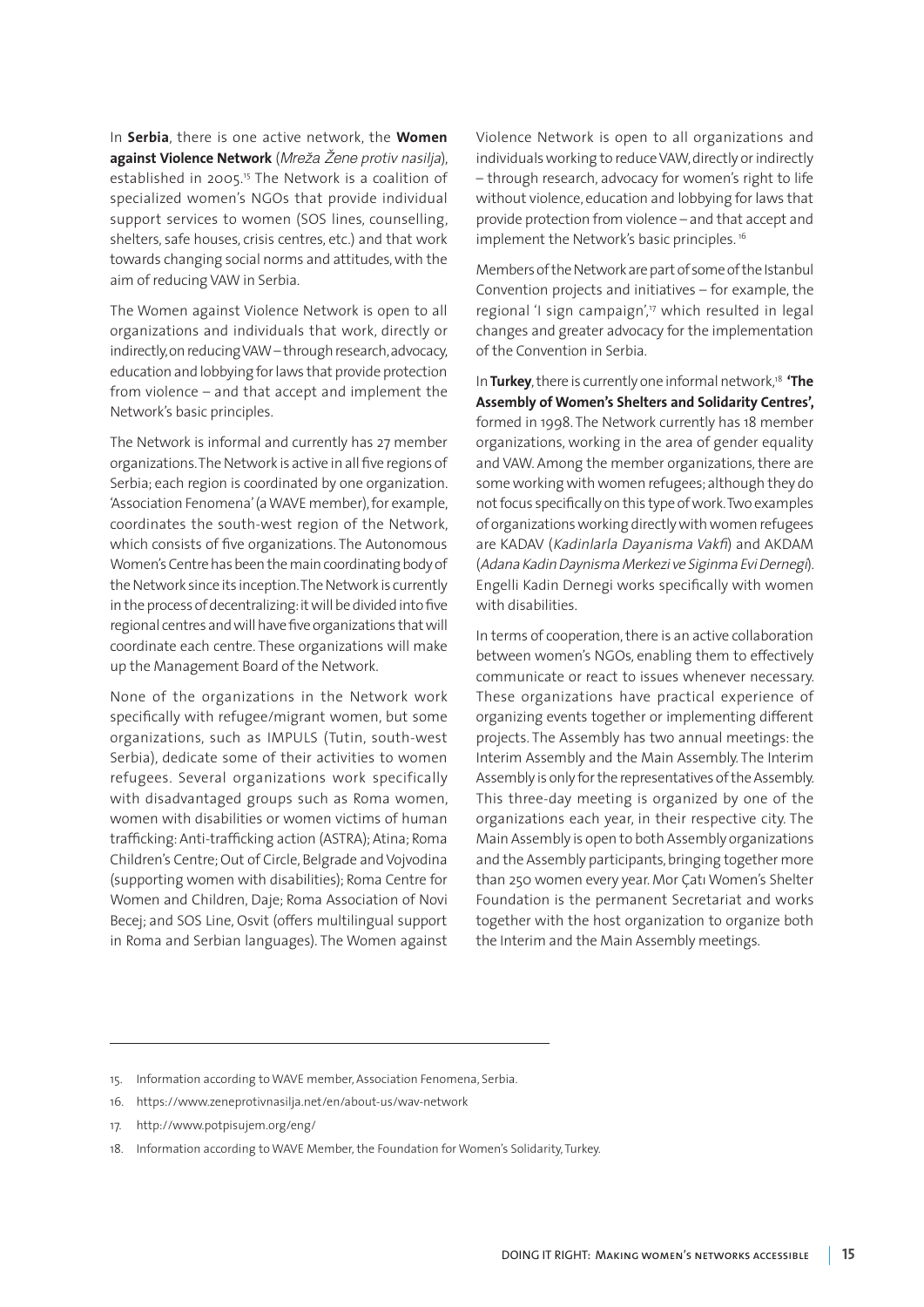Members of the Assembly do not discriminate against women survivors of violence who contact them for their services. Although none of the organizations work specifically with migrants or refugees, there are a number of organizations that support them. Other women's organizations are expanding their scope of work due to the increase in demand for services from migrant and refugee women. For instance, The Foundation for Women's Solidarity, AKDAM and another organization (which is not a member organization of the Assembly), run a project to foster dialogue between women's organizations and local actors, to help prevent gender-based discrimination and violence against refugee women. The project aims to meet the needs of women's organizations working on VAW and to increase their knowledge and experience of combating VAW among women refugees, including Syrian women. Additionally, it aims to share the experiences of women's organizations and increase cooperation with other actors in the field. The Association for Women with Disabilities (Engelli Kadin Dernegi) joined the Assembly, offering the opportunity to understand and raise awareness of violence and discrimination experienced by women with disabilities.

Despite the challenging political context,<sup>19</sup> there have been other concrete efforts to enhance compliance with the Istanbul Convention, also through collaboration in joint platforms/initiatives. During 2017, a group of eight women's organizations prepared a shadow report for the Group of Experts on Action against Violence against Women and Domestic Violence (GREVIO), which was shared with women's NGOs in Turkey.

<sup>19.</sup> Since the State of Emergency was declared in Turkey, in July 2016, six women's NGOs have been shut down. Many grassroots organizations and LGBTI organizations face a similar fate. Furthermore, there seems to be significant repression of LGBTI organizations, as the Government in Ankara has, for example, banned any outdoor or indoor activities of these organizations. Even before the ban, many LGBTI activists were taken into custody during the Pride March in Istanbul in 2016. Women activists faced the same problems when organizing the Women's March on 25 November 2016. These kind of government decisions are increasingly limiting the freedom and working-remit of specialist women's and LGBTI NGOs.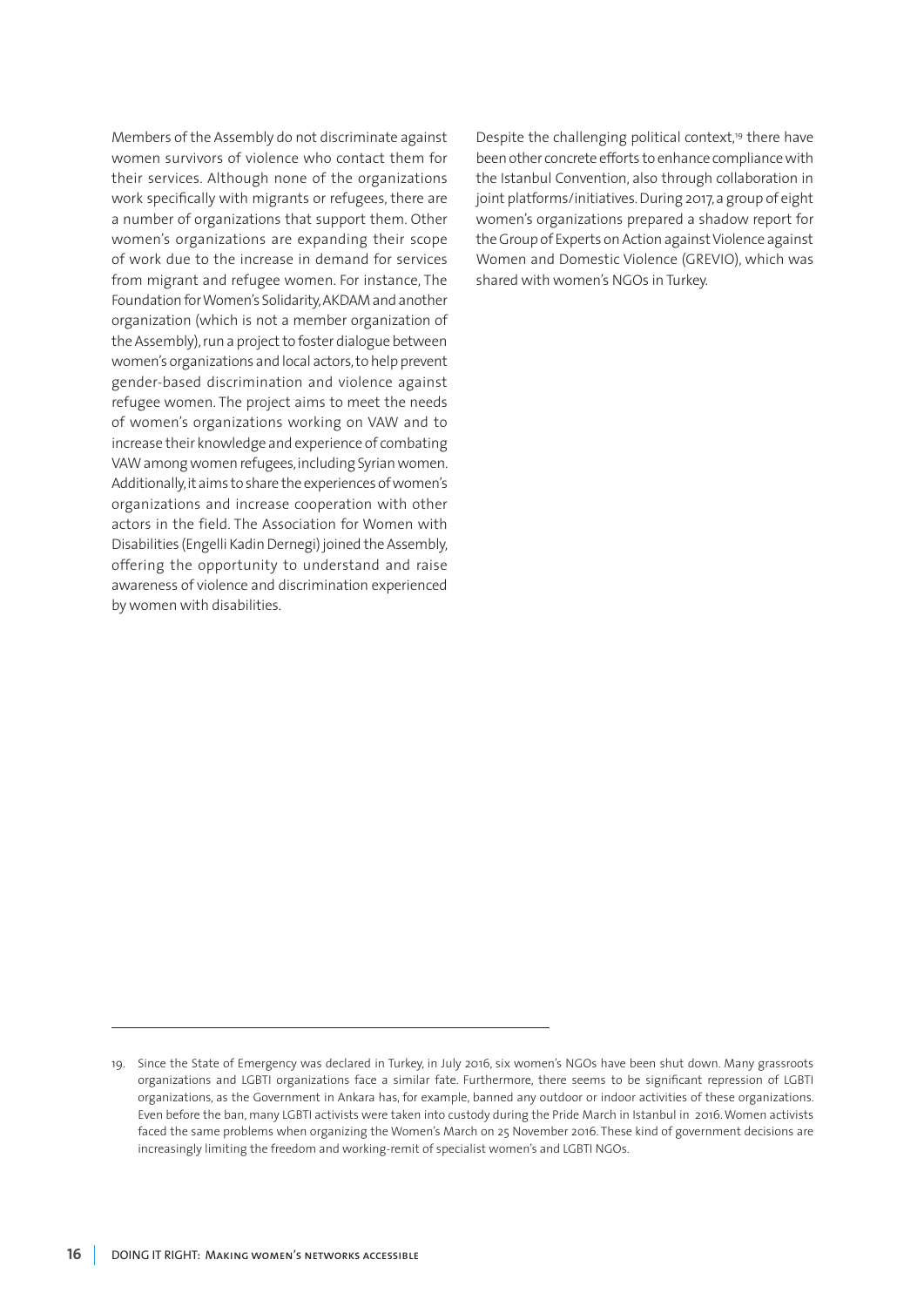### EXAMPLES OF GOOD PRACTICE IN THE WESTERN BALKANS AND TURKEY:

### CASE STUDY 1: ALBANIAN WOMEN EMPOWERMENT NETWORK (AWEN), ALBANIA

Following a long phase of inspiring capacity-building interventions supported by the Swedish Kvinna till Kvinna Foundation in July 2009, eight women's organizations came together to finalize a long and fruitful collaboration by creating the 'Albanian Women Empowerment Network' (AWEN). The establishment of the Network was critical in strengthening the cooperation among these organizations, increasing the impact of joint interventions and initiatives, and empowering the feminist movement in Albania. The creation of the Network was supported from the beginning by the Kvinna till Kvinna Foundation. AWEN was legally registered as a non-profit organization on 27 December 2011. Now, AWEN is a formally registered network, consisting of 10 organizations in seven districts (in which two thirds of the Albanian population lives).

AWEN's mission is to support, protect and promote the rights and interests of women and girls in the Republic of Albania, regardless of gender, race, ethnicity,

language, origin, education, political beliefs, religious and philosophical beliefs or socioeconomic status. As a network, the aim is to exchange experiences and information, organize joint actions, collaborate and network among member organizations, raise funds on behalf of its members and, most importantly, to lobby and advocate at local and central levels. Key thematic focus areas are VAW, the economic empowerment of women and the participation of women in politics.

During the period 2011-2018, AWEN has realized multiple projects supported by several donors, including the Kvinna till Kvinna Foundation, the Mediterranean Women's Fund, Sida (Swedish International Development Cooperation Agency), the US Embassy in Tirana and UN Women Albania. Since 2016, AWEN has received direct support from Sida,<sup>20</sup> following a thorough evaluation that deemed AWEN institutionally robust enough to act as a support channel for its member organizations.

<sup>20.</sup> The Swedish International Development Cooperation Agency is a government agency of the Swedish Ministry for Foreign Affairs. Sida is responsible for the organization of the bulk of Sweden's official development assistance to developing countries.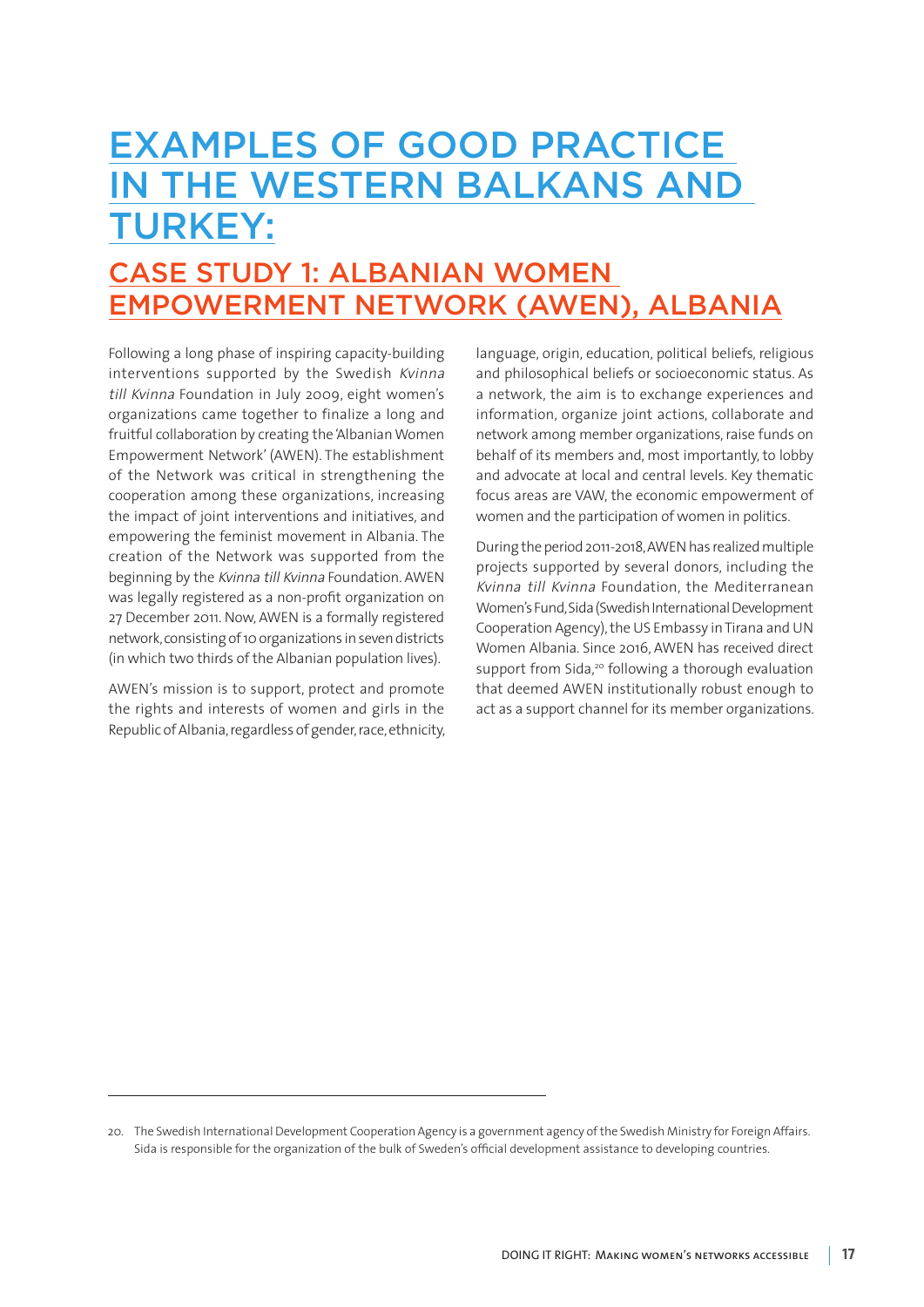#### **FEEDBACK FROM MEMBER ORGANIZATIONS**

"The collaboration with AWEN has brought very important changes. It has literally revitalized our NGO. The continuous, timely (technical/procedural/managerial) support from the programme staff whenever we met major challenges, the ongoing encouragement to improve our service and enlarge our area of intervention in other municipalities of our region, the assistance in working more closely with other AWEN member NGOs, have been very significant for us. AWEN has played a crucial role in our work, especially during recent years, not just because of the financial support, but also as a mentor, mediator and also booster of our organization's visibility at the national level, advocating for the issues that concern us (and all member organizations) at the local level." **Entela Gjoni, Jona Association, Saranda**

"Thanks to AWEN's intense advocacy work during 2016, 'Me, the Woman' (Pogradec) has become a powerful local actor and a national voice. AWEN's role in our organization is obvious in the expansion of our intervention areas during 2017, as a result of AWEN's ongoing evaluation and supporting work." **Eleni Jajcari, Me the Woman, Pogradec.** 

#### **Openness of the network**

**AWEN's member NGOs are some of the most active and long-standing women's NGOs in the country:** the 'Gender Alliance for Development Centre', Tirana; the 'Association of Women and Girls with Social Problems', Durres; 'Me, the Woman', Pogradec; 'Agritra Vision', Peshkopi; 'Woman to Woman', Shkodra; the 'Women's Forum', Elbasan; the psychosocial centre 'Vatra', Vlora; the 'Jona Association', Saranda; 'Counselling Line for Girls and Women', Tirana; and the 'Centre for Civic and Legal Initiatives', Tirana. With an initial membership of eight organizations (2011), the Network now (2018) comprises of 10 member organizations.

NGOs interested in becoming a member of this 'semiclosed' network must officially apply for membership and the application must be unanimously voted upon by all AWEN member organizations. The acceptance of new members is based on some key criteria: the organization should be compliant with AWEN's organizational strategy; it should bring added value to the Network as a whole (expertise, experience, etc.); their work should cover a geographic area not covered/covered sufficiently by existing members and/or the organization offers specialized services that are not offered by existing members; the organization has expertise in a new topic/ area of women's rights; and the organization is able to reach vulnerable women and girls from marginalized groups, such as women with disabilities, women from minority groups, etc.

The most recent new member organizations are considered an asset to the Network due to their

long-standing experience and the unique service they offer to DV victims. One of them is a key referral agency for DV cases at national level, through the National Hotline for DV cases, and the other has high-level expertise in legal issues relating to DV and women's rights. Both these services are considered to add value to the Network.

#### **Making the services accessible to other organizations**

While AWEN itself does not offer direct services, its member organizations offer support to girls and women in need (with a special focus on women victims of DV and trafficking in Albania). Collaboration between member organizations is very close, especially for referrals and assistance in cases of DV. The level of cooperation has intensified over the years, influenced largely by the regular interventions (capacity-building, exchange of experience, joint advocacy initiatives, and common interests for joint programmes) of the AWEN Network. One of the key changes over recent years has been in the working culture, towards a much stronger collaborative mindset. There is now greater commitment to cooperate, and more proactive engagement among CSOs.

There is also effective collaboration with other organizations that are not members of the Network but work in the same focus area. This collaboration is strong at a local level, but also at the national level, especially for DV case referrals and advocacy initiatives. Joint brainstorming activities and joint efforts to promote women's rights have become more and more frequent.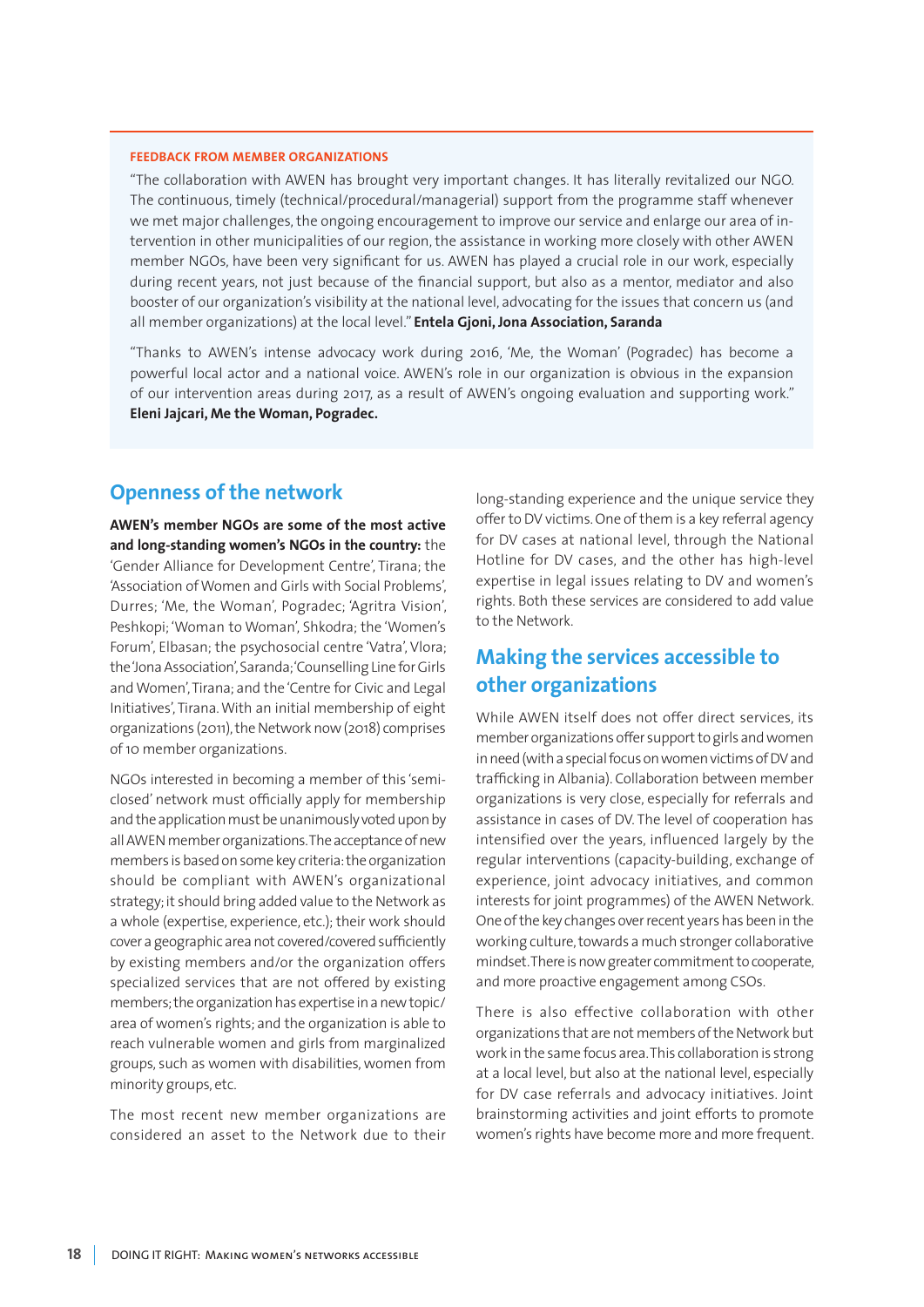A good example of the latest collaboration among women's NGOs all around the country is the projectbased platform, the 'Monitoring Network against Gender-Based Violence'; AWEN acts as the Secretariat, while around 45 organizations have joined efforts for this initiative.

#### **Inclusion of women from minority or disadvantaged groups**

As stated in Article 4 of the Istanbul Convention: "The implementation of the provisions of this Convention by the Parties, in particular, measures to protect the rights of victims, shall be secured without discrimination on any ground such as sex, gender, race, color, language, religion, political or other opinion, national or social origin, association with a national minority, property, birth, sexual orientation, gender identity, age, state of health, disability, marital status, migrant or refugee status, or other status.'' Services – psychosocial advice and support, legal support, sheltering, re/integration services (education, professional formation, mediation for employment, housing), etc. – are offered for all categories of vulnerable women, with a special focus on women survivors of VAW and DV.

The services are also offered to women victims of DV from minorities (Roma and Egyptians are the predominant minorities in Albania), as well as women with special needs.21 However, whenever there is a lack of expertise for a specific support service, AWEN member organizations ask for the support of other specialized organizations which offer that specific service (for example, in cases of severe mental health problems or other disabilities). This approach guarantees support for all women survivors of DV from minorities or disadvantaged groups. One of the objectives of the Network is to enrol more organizations that have specific expertise in addressing issues facing women from minorities and women with disabilities, thus becoming a network that has expertise on, and is representative of, all groups of women in Albanian society. This need has been identified by the Network's member organizations themselves, especially over the last two years, and will be followed up during the upcoming (October 2018) strategic planning process for 2019-2022.

#### **Rotation of power structures**

AWEN has five staff (project-based) in charge of the day-to-day management of the Network, fundraising, capacity development, and joint lobbying and advocacy efforts. The highest decision-making structure of AWEN is the 'General Assembly of Member Organizations', which comes together twice a year. The General Assembly is called by the Executive Director and the Board of Directors, or at least half of the member organizations. The General Assembly, as the highest decision-making structure, elects the Board of Directors. The Board consists of seven members, four of whom are elected from among the founding members of the Network or their representatives (also part of the General Assembly), while the other three Board members are elected from among outstanding social activists in the country (not part of the General Assembly). These three Board members are elected by the General Assembly and keep their position for three years, with the possibility of re-election. The four internal Board members change in rotation every year. The Board of Directors elects a Chief Director of the Board. The Board of Directors comes together twice a year (or more often if requested by one third of its members) and is the second highest decision-making structure in the Network, followed by the Executive Director.

<sup>21.</sup> This refers to women with disabilities and with mental health issues.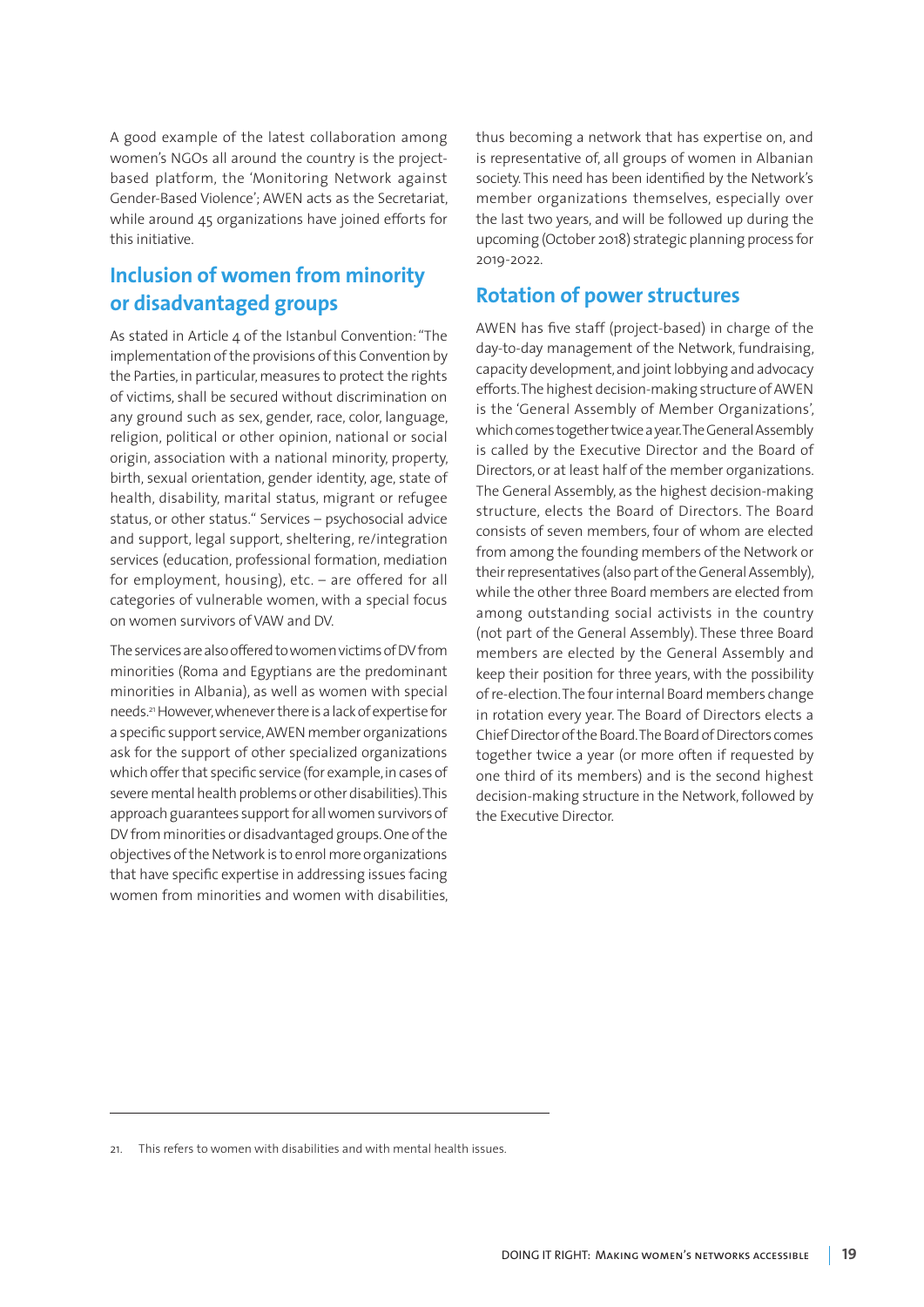#### **Compliance of efforts with the Istanbul Convention**

AWEN's contributions to advocacy for women's rights have been numerous throughout the years. Its position as a leading advocate has strengthened, becoming one of the main voices for women's rights in the country. The Network has held continuous meetings with relevant public institutions, participated in national consultations relating to the implementation of gender equality, and provided input and recommendations for effective implementation of gender equality laws and the necessary improvements in gender policy and legislation. Input and recommendations of Network members has been developed, consolidated and presented by AWEN to relevant institutions. During 2018, AWEN's Executive Director was elected as one of the three CSO representatives in the National Council for Gender Equality in Albania.

AWEN was one of the few organizations that prepared a shadow report for GREVIO (2017).<sup>22</sup> All the work of AWEN and its members is in line with the standards of the CoE Convention;<sup>23</sup> the key efforts include:

- Capacity-building of local actors working with DV cases, as per Article 15 – Training of professionals
- Working towards extension of services for DV survivors, such as the National Hotline for DV Victims and rehabilitation services for perpetrators, as per Article 24 – Telephone helplines and Article 16 – Preventive intervention and treatment programmes
- Advocacy efforts at national and local level for the opening of emergency shelters in municipalities and in collaboration with women CSOs, as per Article 23 – Shelters
- Offering free legal aid/representation for DV survivors, as per Article 57 – Legal aid
- Specialist support services, as well as protection and support of DV survivors, independent of the willingness to denounce violence, as per Chapter 4 – Protection and support, Article 18/4; Article 20 – General support services; and Article 22 – Specialist support services
- Advocacy and capacity-building initiatives related to sexual violence, to enhance efforts in addressing sexual violence in Albania, as per Article 25 – Support for victims of sexual violence;
- National and local-level awareness-raising campaigns, as per Article 13 – Awareness raising
- Conducting national research on intimate partner violence among adolescents, as per Article 11 – Data collection and research

23. The full text of the CoE Convention can be found in the annex to this report.

<sup>22.</sup> Available at https://rm.coe.int/report-awen-final-draft-jan-17/1680717e19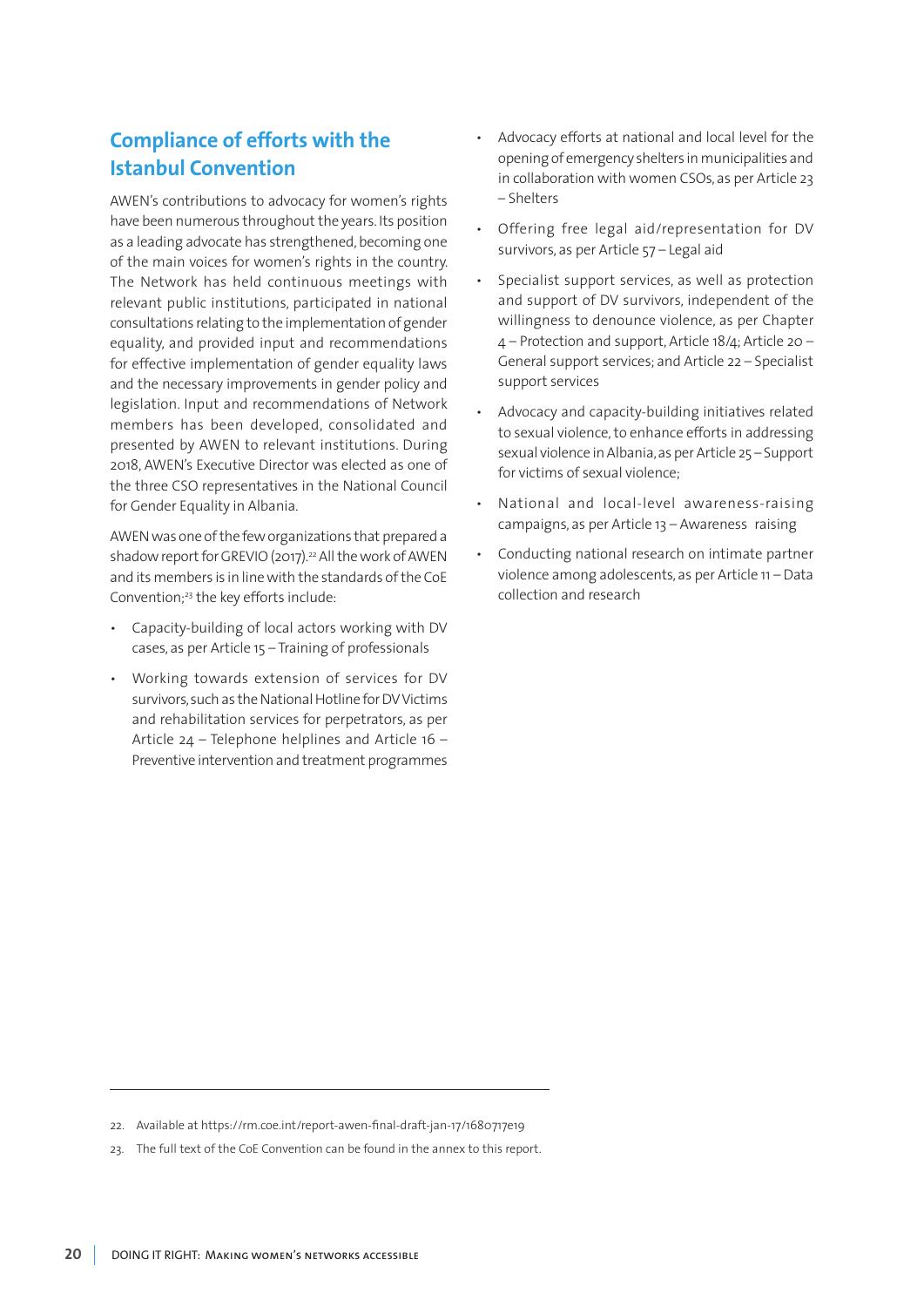### CASE STUDY 2: WOMEN'S ROMA NETWORK ('FIRST'), MONTENEGRO

During 2000, the SOS Hotline for Women and Child Victims of Violence in Niksic, developed and implemented the 'Centre for Roma Women', with the aim of empowering Roma women and enhancing their integration into the local community. In 2004, after years of work with Roma women, the programme established the first Roma women's NGO in Montenegro, the **Centre for Roma Initiatives (CRI)**. Over a 12-year period, the organization implemented projects that involved activities such as workshops, legal and psychological counselling, medical counselling, and services and programmes for children. These interventions created substantial social changes among women from minority and disadvantaged groups.

To identify and encourage Roma and Egyptian women in other parts of Montenegro (particularly in the northern and southern regions of Montenegro, where many of the Roma and Egyptian minorities live), 'SOS Hotline Niksic' started working in different towns across the country.

With the aim of increasing the influence of Roma and Egyptian women throughout Montenegro, these two organizations decided to unite their efforts and formalize their collaboration through the creation, in 2009, of the **Women's Roma Network – 'FIRST'** (PRVA in Montenegrin). It is the first network accessible to women from minority and disadvantaged groups in Montenegro. Since 2013, the CRI and the FIRST Network have taken over all the programme activities from the SOS Hotline Niksic, as per the exit strategy.

#### **Openness of the network**

The FIRST Network is formed of activists from all parts of Montenegro. Currently, the Network has two activists in Berane, two in Podgorica and four in Niksic (central and northern regions of Montenegro), and is expanding both in terms of membership and geographical coverage. The FIRST Network stipulates that NGOs and individuals can be part of the Network if they adhere to the goals and activities defined by its statutes. Decisions on admitting

new members into the Network are made by a majority vote in the Assembly. All members are registered in the members' register.

#### **Making the services accessible to other organizations/activists**

In terms of collaboration with other organizations, the Network cooperates with organizations whose goals and activities coincide with its own. The Network has a Facebook profile and a website through which beneficiaries and other stakeholders can receive information about the work of the FIRST Network and the services it provides. Network members working in the field are in daily communication with beneficiaries, facilitating their access to the services that the Network provides, such as support or access to information. Currently, the Network cooperates with CRI; the NGO, 'Ruza', from Berane; the Montenegrin Women's Lobby; SOS Hotline Niksic; and the Ministry of Human and Minority Rights.

#### **Inclusion of women from minority or disadvantaged groups**

The Network was created with the aim of assisting, protecting and empowering women from minorities, in this case Roma women and their children/families, by:

- Creating a safe place for women and girls (in rented houses outside of Roma settlements to avoid isolation and social exclusion; and safe spaces for women and children to learn, socialize, and freely share and acquire new skills);
- Intensive fieldwork in settlements to establish relationships with members of the Roma/Egyptian community, to reduce resistance towards the programme and build mutual trust;
- Challenging negative traditions and practices by establishing close links with the Roma/Egyptian community;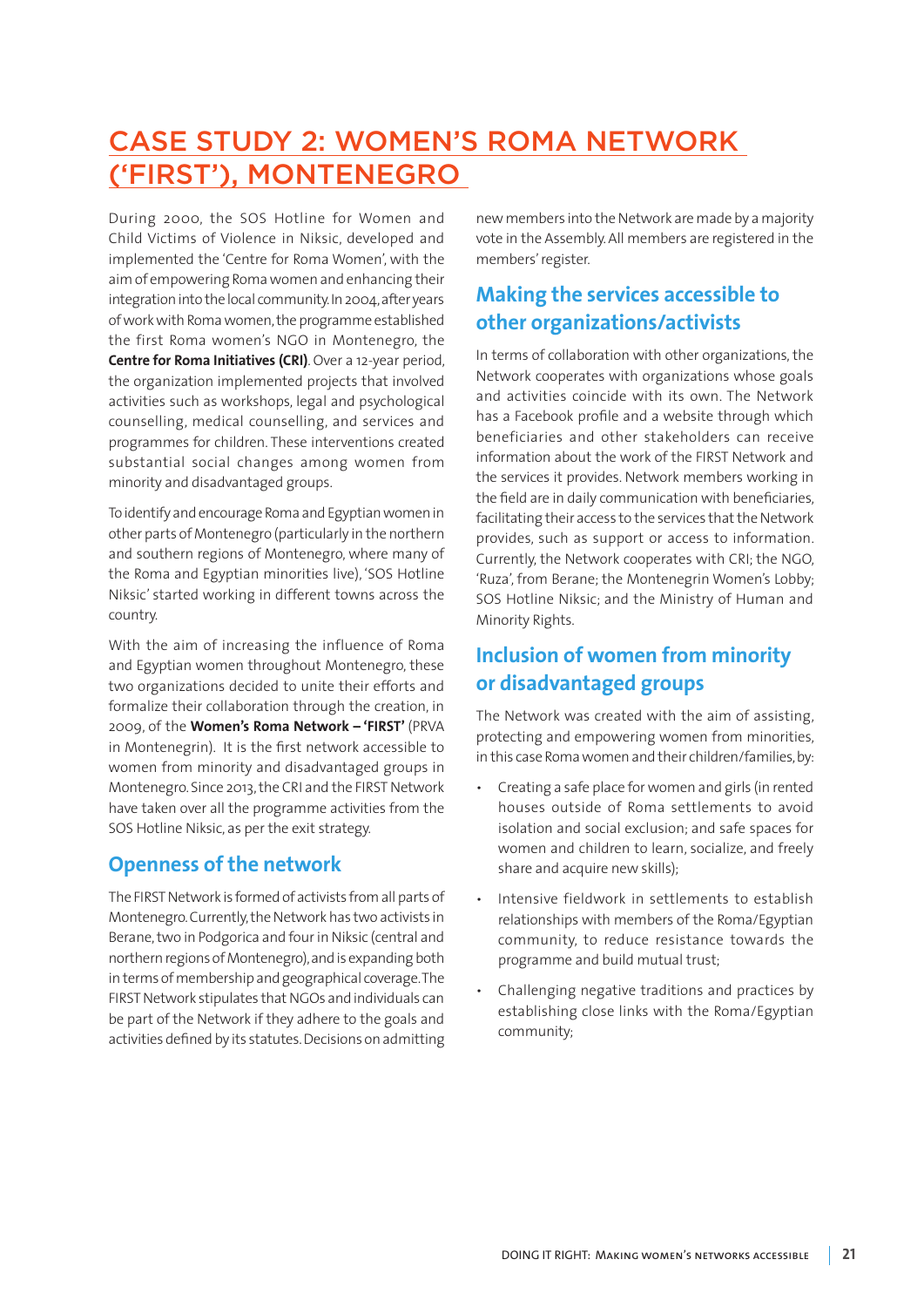- Playing a 'mediator' role between the Roma/Egyptian community and state institutions, particularly in terms of improving access to education and primary health care centres for Roma women and girls, and increasing their knowledge of reproductive health issues; helping Roma women to navigate complex bureaucratic processes – such as for citizenship, migration status and birth certificates –thus enabling them to achieve other rights; and assisting women victims of domestic violence to realize their right to be protected by state institutions;
- Creating a database of direct and indirect beneficiaries/clients (women, men, boys and girls) to gather data for advocacy/lobbying purposes.

#### **Rotation of power structures**

The governance structures of the FIRST Network include the Assembly, the President of the Network and the President of the Assembly. All decisions are made through public voting, with a majority vote of 50 per cent plus one member.

#### **Compliance of efforts with the Istanbul Convention**

The work of the FIRST Network complies with many of the articles of the Istanbul Convention; more specifically:

- Article  $4$  Fundamental rights, equality and non-discrimination
- Article 37 Forced marriage
- Article 39 Forced abortion and forced sterilization
- Article 6 Gender-sensitive policies
- Article 19 Information
- Article 20 General support services
- Article 27 Reporting
- Article 32 Civil consequences of forced marriages
- Article 33 Psychological violence
- Article 34 Stalking
- Article 35 Physical violence
- Article 36 Sexual violence, including rape
- Article 40 Sexual harassment
- Article 41 Aiding or abetting and attempt
- Article 42 Unacceptable justifications for crimes, including crimes committed in the name of so-called 'honour crimes'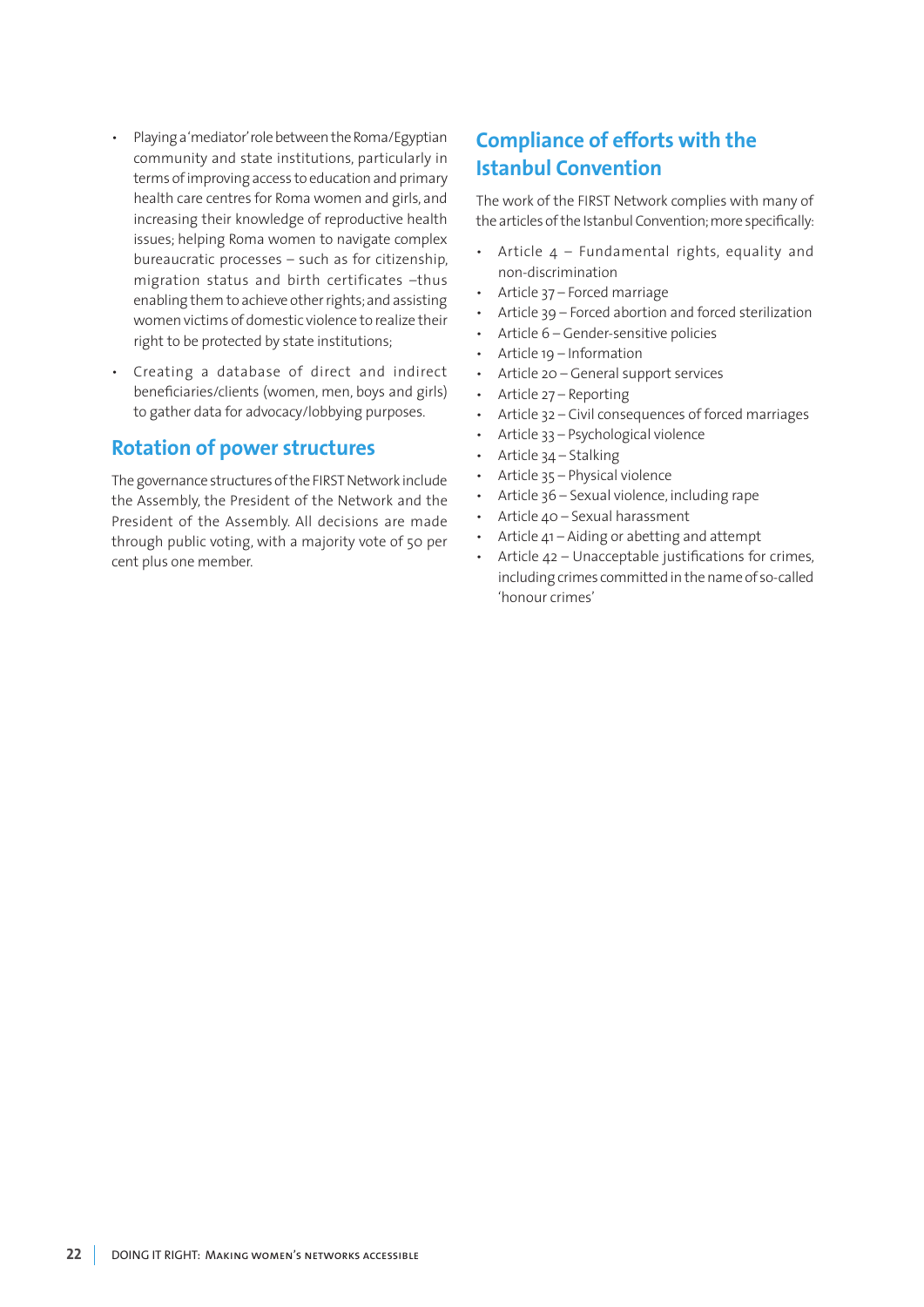### MAIN FINDINGS AND RECOMMENDATIONS: FEATURES OF SUCCESSFUL NETWORKING IDENTIFIED IN THE REGION

This report shows that networks can be accessible to women from minorities and/or disadvantaged groups by either tailoring their access to services according to the needs of these groups or by working with organizations that specifically work with them. All of the identified networks are proactive in their efforts towards including women from minority and/ or disadvantaged groups in their work. In terms of access to services, women survivors of violence are generally assisted, protected and empowered if they are part of the networks'/organizations' target group. Furthermore, there are also examples of networks that specifically work with particular groups of women, such as the 'Network of Women with Disabilities' from Bosnia and Herzegovina, a platform created with the aim of facilitating communication among women with disabilities and raising public awareness of disability issues.

To ensure not only **effective support of women from minority/disadvantaged women's groups,** but also their **active participation in strategic decision-making**, they should also be represented in strategic decision-making bodies (such as network Boards and strategic planning processes). Their voices are a crucial component in the fight against VAW and enable the provision of improved services that are tailored to specific groups´ needs. Whereas some networks/organizations include the support of vulnerable groups in their strategic objectives, others are still working towards this aim and towards making a tangible difference for all women. To make progress in this area, networks should either incorporate

in their statutes the needs of disadvantaged/minority women or the need to collaborate with specialist organizations run 'by and for' minority groups. A good example of this is the AWEN Network Albania: one of their objectives in their upcoming strategic plan (2019- 2022) is to address the needs of women from minority and disadvantaged groups by aiming to incorporate organizations that work with these groups in their network.

Empowering disadvantaged groups of women through local or regional women's organizations can lead to the establishment of **autonomous specialized women's organizations.** The 'SOS Hotline' for Women and Child Victims of Violence in Niksic, developed and implemented a 'Centre for Roma Women in Niksic', which resulted, in 2004, in the establishment of the first Roma women's NGO in Montenegro: the 'Centre for Roma Initiatives'. Their main aim is to empower Roma women and facilitate their integration within wider society. Such programmes emphasize the importance of involving specific groups of women in the work of women's organizations, due to their knowledge and understanding of the realities minority groups face. Supporting women's voices from minority groups in becoming more visible within the VAW sector; involving them as active partners of change enables NGOs to offer more tailored support services.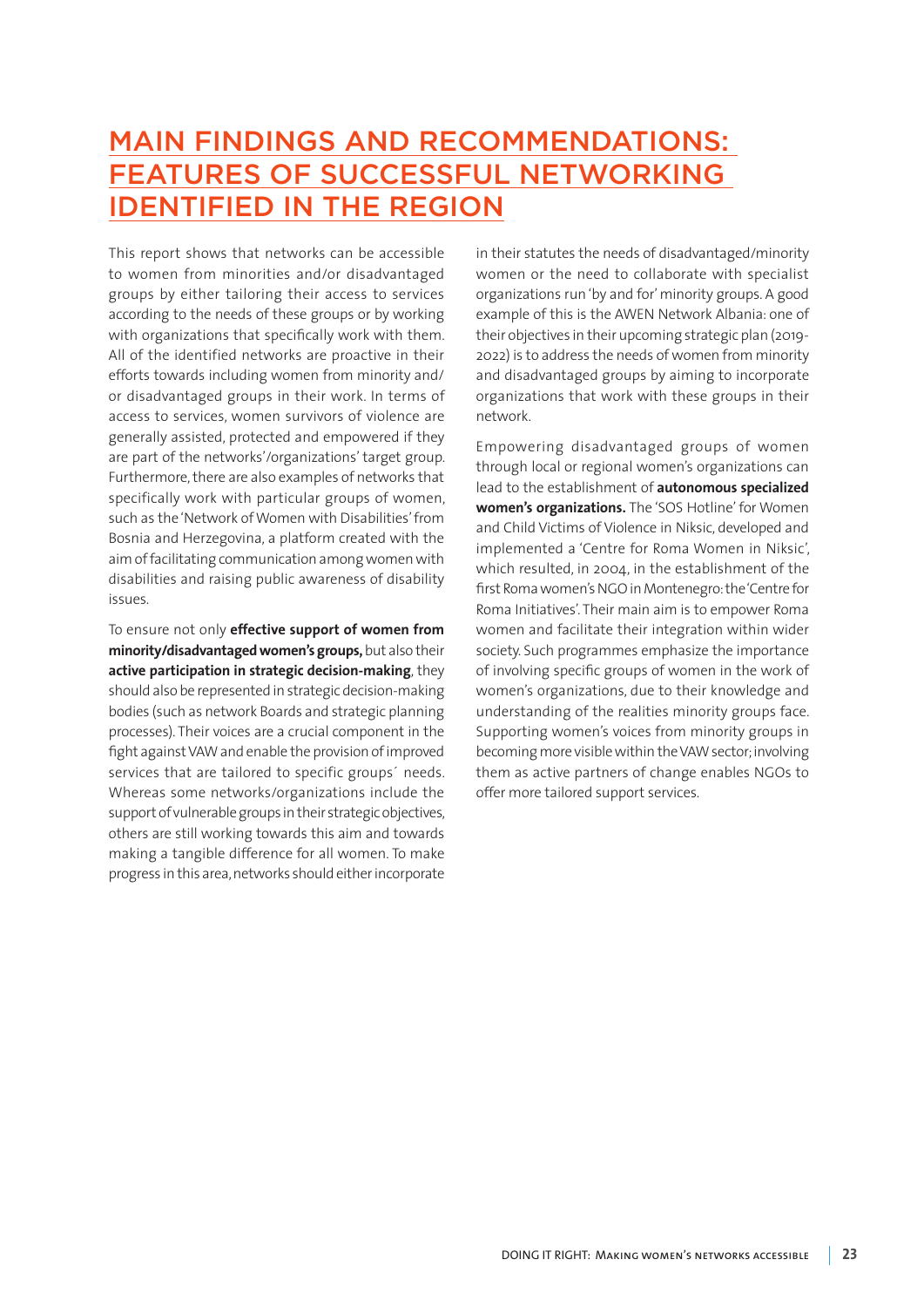Women's networks/organizations that include women from minority backgrounds, can also be **hubs of specialist knowledge** about specific disadvantaged groups of women and the experiences/practices of organizations supporting them. They can, therefore, more effectively represent the voice of organizations/ women from minority backgrounds, which otherwise remain unheard in the public arena, and contribute towards influencing government policy and legislation through lobbying efforts (depending on the local/ regional political context). Advocacy and lobbying efforts are most successful when they are undertaken by a group of organizations/activists or a network – as, for example, in the case of collaborative efforts to ensure the effective implementation of the Istanbul Convention.

Most networks are generally open in their **membership structure** to women's organizations or women's activists. Usually, membership approval is based on preset criteria. Some networks have a semi-closed approach to new membership, based on the aim and purpose of the network – for example, when it is project-based. The networks in WBT usually have member organizations/ activists that are spread throughout the country for greater representation and outreach purposes. This approach is very useful when it comes to addressing the interests of women from different groups. All networks are characterized by a pluralistic decision-making approach when it comes to accepting new members. These are usually joint decisions taken by the Board of Directors and General Assembly.

The work of a network is more efficient when it has **dedicated and funded staff** carrying out its activities. Usually networks make use of membership fees to raise funds; they provide a reliable source of income and can complement and reduce dependency on donor funding. Very few networks receive financial support from their respective governments and rely almost entirely on international donors. In some cases, women's networks implement their own funding initiatives, such as the Kosovo Women's Network, which in 2012 established the 'Kosovo Women's Fund'. It provides small grants for women's organizations lacking access to other resources. The Fund is particularly important for rural and/or minority groups such as Serbian, Bosnian, Roma Ashkali and Egyptian women, and women with disabilities.

Financial support is a crucial aspect of an organization's sustainability; there is, therefore, a **need for governments to allocate appropriate funding for women's NGOs**, so their initiatives can reach more marginalized people. Appropriate funding should also be allocated to women's organizations working specifically with minority and disadvantaged groups. As Article 8 of the Istanbul Convention stipulates: "…appropriate financial and human resources shall be allocated by states for adequate implementation of integrated policies, measures and programmes to prevent and combat all forms of violence, including to those carried out by nongovernmental organizations and civil society."

To conclude, **two main observations** can be made from this research:

**Firstly,** most of the women´s organizations/networks present in the Western Balkans and Turkey seek to be accessible to women from minorities and/or disadvantaged groups. They either tailor their access to services according to the needs of these groups, or they collaborate with organizations that specifically work with them.

**Secondly,** there has been a notable increase in cooperation between women's organizations/networks and organizations specifically supporting women from minority and/or disadvantaged groups. Women´s networks either actively support the establishment of organizations working with these groups or include these organizations in their own networks.

While there is room for improvement, these two observations are clear signs that women's networks are generally accessible and inclusive in the WBT region.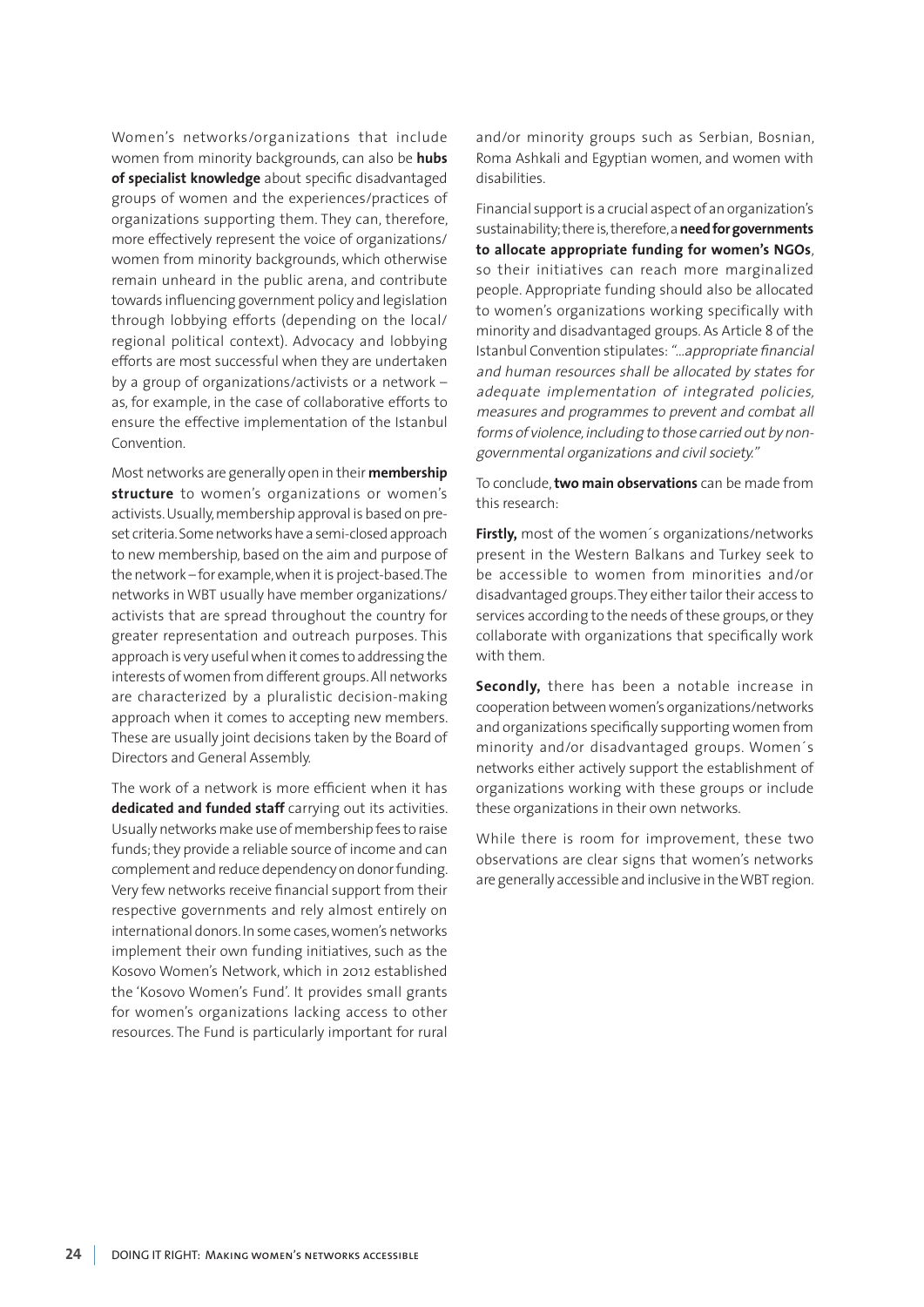### ANNEX 1.

### ARTICLES FROM THE ISTANBUL CONVENTION MENTIONED IN THIS PUBLICATION

**Article 4** on Fundamental rights, equality and nondiscrimination: The implementation of the provisions of this Convention by the Parties, in particular measures to protect the rights of victims, shall be secured without discrimination on any ground such as sex, gender, race, color, language, religion, political or other opinion, national or social origin, association with a national minority, property, birth, sexual orientation, gender identity, age, state of health, disability, marital status, migrant or refugee status, or other status.

**Article 6** on Gender-sensitive policies: Parties shall undertake to include a gender perspective in the implementation and evaluation of the impact of the provisions of this Convention and to promote and effectively implement policies of equality between women and men and the empowerment of women.

**Article 11** on Data collection and research: For the purpose of the implementation of this Convention, Parties shall undertake to: (a) collect disaggregated relevant statistical data at regular intervals on cases of all forms of violence covered by the scope of this Convention; (b) support research in the field of all forms of violence covered by the scope of this Convention in order to study its root causes and effects, incidences and conviction rates, as well as the efficacy of measures taken to implement this Convention.

**Article 13** on Awareness-raising: (1) Parties shall promote or conduct, on a regular basis and at all levels, awareness-raising campaigns or programmes, including in cooperation with national human rights institutions and equality bodies, civil society and non-governmental organizations, especially women's organizations, where appropriate, to increase awareness and understanding among the general public of the different manifestations of all forms of violence covered by the scope of this Convention, their consequences on children and the need to prevent such violence. (2) Parties shall ensure the wide dissemination among the general public of information on measures available to prevent acts of violence covered by the scope of this Convention.

**Article 15** on Training of professionals: (1) Parties shall provide or strengthen appropriate training for the relevant professionals dealing with victims or perpetrators of all acts of violence covered by the scope of this Convention, on the prevention and detection of such violence, equality between women and men, the needs and rights of victims, as well as on how to prevent secondary victimization. (2) Parties shall encourage that the training referred to in paragraph 1 includes training on coordinated multi-agency cooperation to allow for a comprehensive and appropriate handling of referrals in cases of violence covered by the scope of this Convention.

**Article 16** on Preventive intervention and treatment programmes: (1) Parties shall take the necessary legislative or other measures to set up or support programmes aimed at teaching perpetrators of domestic violence to adopt non-violent behaviour in interpersonal relationships with a view to preventing further violence and changing violent behavioural patterns.

**Article 18** on Protection and support: The provision of services shall not depend on the victim's willingness to press charges or testify against any perpetrator.

**Article 19** on Information: Parties shall take the necessary legislative or other measures to ensure that victims receive adequate and timely information on available support services and legal measures in a language they understand.

**Article 20** on General support services: (1) Parties shall take the necessary legislative or other measures to ensure that victims have access to services facilitating their recovery from violence. These measures should include, when necessary, services such as legal and psychological counselling, financial assistance, housing, education, training and assistance in finding employment.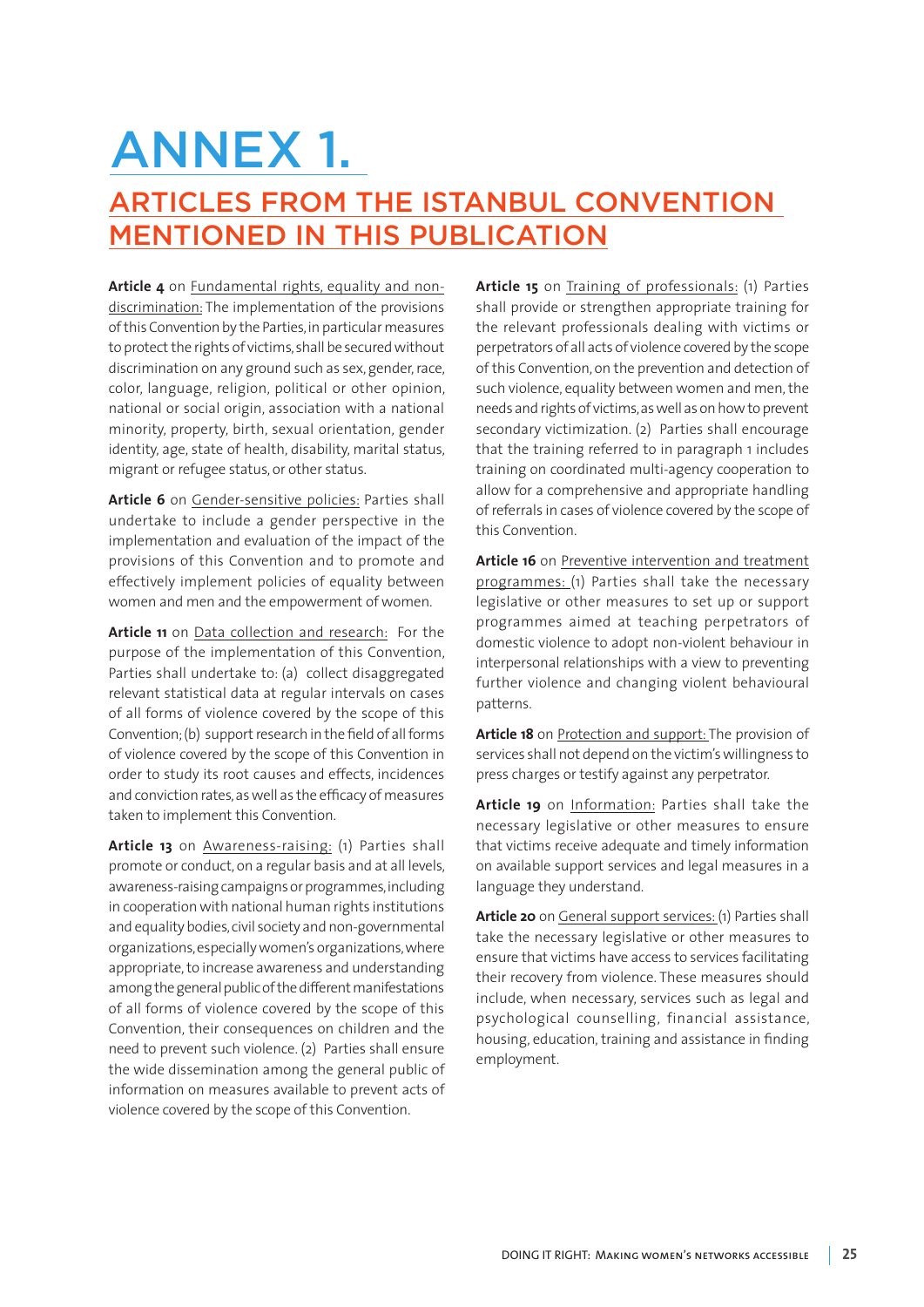Article 22 on Specialist support services (2) Parties shall provide or arrange for specialist women's support services to all women victims of violence and their children;

**Article 23** on Shelters: Parties shall take the necessary legislative or other measures to provide for the settingup of appropriate, easily accessible shelters in sufficient numbers to provide safe accommodation for and to reach out pro-actively to victims, especially women and their children.

**Article 24** on Telephone helplines: Parties shall take the necessary legislative or other measures to set up statewide round-the-clock (24/7) telephone helplines free of charge to provide advice to callers, confidentially or with due regard for their anonymity, in relation to all forms of violence covered by the scope of this Convention.

**Article 25** on Support for victims of sexual violence: Parties shall take the necessary legislative or other measures to provide for the setting up of appropriate, easily accessible rape crisis or sexual violence referral centres for victims in sufficient numbers to provide for medical and forensic examination, trauma support and counselling for victims

**Article 27** on Reporting: Parties shall take the necessary measures to encourage any person witness to the commission of acts of violence covered by the scope of this Convention or who has reasonable grounds to believe that such an act may be committed, or that further acts of violence are to be expected, to report this to the competent organizations or authorities.

**Article 32** on Civil consequences of forced marriages: Parties shall take the necessary legislative or other measures to ensure that marriages concluded under force may be voidable, annulled or dissolved without undue financial or administrative burden placed on the victim.

**Article 33** on Psychological violence: Parties shall take the necessary legislative or other measures to ensure that the intentional conduct of seriously impairing a person's psychological integrity through coercion or threats is criminalized.

**Article 34** on Stalking: Parties shall take the necessary legislative or other measures to ensure that the intentional conduct of repeatedly engaging in threatening conduct directed at another person, causing her or him to fear for her or his safety, is criminalized.

**Article 35** on Physical violence: Parties shall take the necessary legislative or other measures to ensure that the intentional conduct of committing acts of physical violence against another person is criminalized.

**Article 36** on Sexual violence, including rape: (1) Parties shall take the necessary legislative or other measures to ensure that the following intentional conducts are criminalized: (a) engaging in non-consensual vaginal, anal or oral penetration of a sexual nature of the body of another person with any bodily part or object; ( b) engaging in other non-consensual acts of a sexual nature with a person; (c) causing another person to engage in non-consensual acts of a sexual nature with a third person. (2) Consent must be given voluntarily as the result of the person's free will assessed in the context of the surrounding circumstances. (3) Parties shall take the necessary legislative or other measures to ensure that the provisions of paragraph 1 also apply to acts committed against former or current spouses or partners as recognized by internal law.

**Article 37** on Forced marriage: (1) Parties shall take the necessary legislative or other measures to ensure that the intentional conduct of forcing an adult or a child to enter into a marriage is criminalized. (2) Parties shall take the necessary legislative or other measures to ensure that the intentional conduct of luring an adult or a child to the territory of a Party or State, other than the one she or he resides in, with the purpose of forcing this adult or child to enter into a marriage is criminalized.

**Article 39** on Forced abortion and forced sterilization: Parties shall take the necessary legislative or other measures to ensure that the following intentional conducts are criminalized: a) performing an abortion on a woman without her prior and informed consent; b) performing surgery which has the purpose or effect of terminating a woman's capacity to naturally reproduce without her prior and informed consent or understanding of the procedure.

**Article 40** on Sexual harassment: Parties shall take the necessary legislative or other measures to ensure that any form of unwanted verbal, non-verbal or physical conduct of a sexual nature with the purpose or effect of violating the dignity of a person, in particular when creating an intimidating, hostile, degrading, humiliating or offensive environment, is subject to criminal or other legal sanction.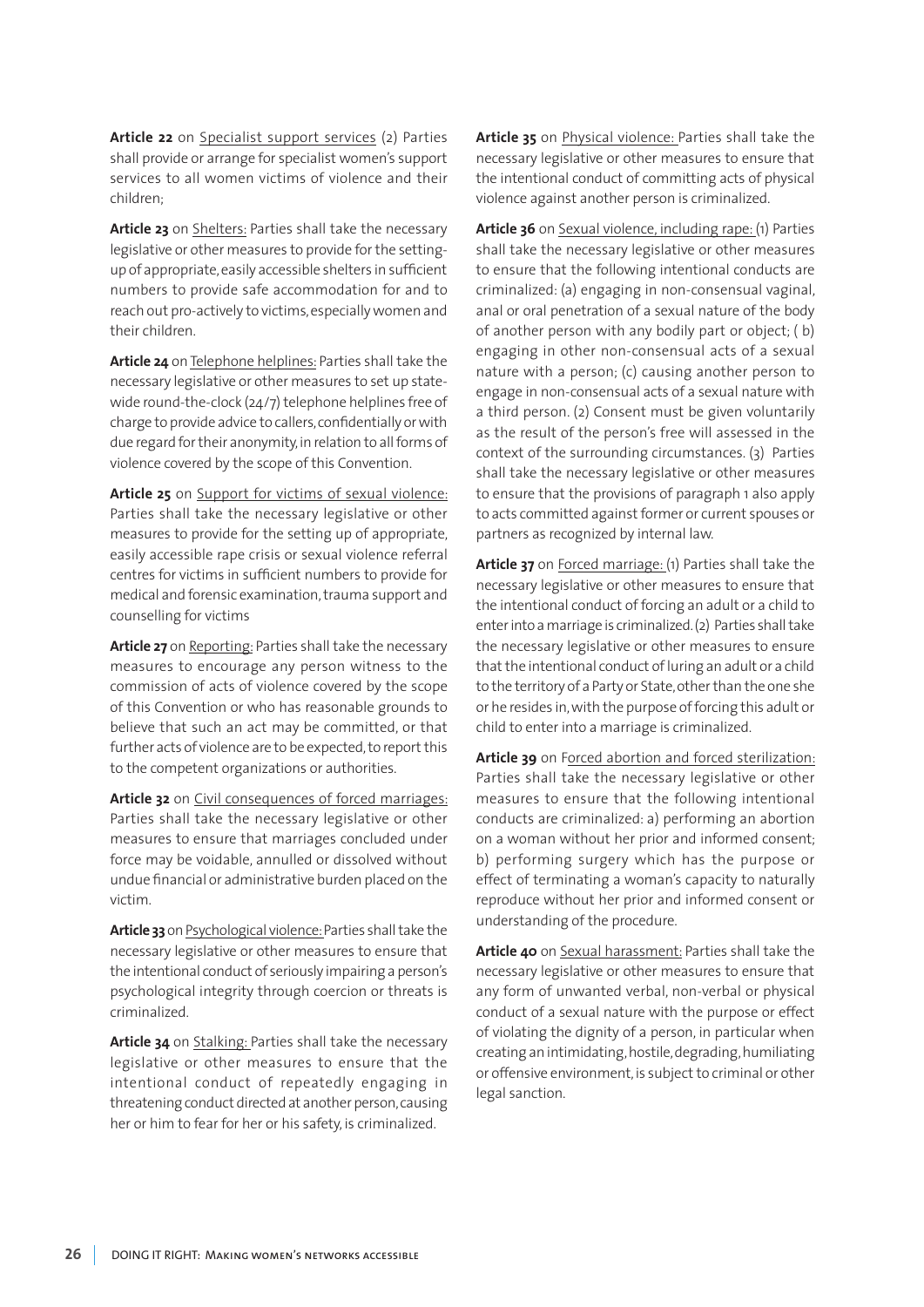**Article 41** on Aiding or abetting and attempt: Parties shall take the necessary legislative or other measures to establish as an offence, when committed intentionally, aiding or abetting the commission of the offences established in accordance with Articles 33, 34, 35, 36, 37, 38.a and 39 of this Convention. (2) Parties shall take the necessary legislative or other measures to establish as offences, when committed intentionally, attempts to commit the offences established in accordance with Articles 35, 36, 37, 38.a and 39 of this Convention.

**Article 42** on Unacceptable justifications for crimes, including crimes committed in the name of so-called "honour crimes": (1) Parties shall take the necessary legislative or other measures to ensure that, in criminal proceedings initiated following the commission of any of the acts of violence covered by the scope of this

Convention, culture, custom, religion, tradition or socalled "honour" shall not be regarded as justification for such acts. This cover, in particular, claims that the victim has transgressed cultural, religious, social or traditional norms or customs of appropriate behaviour. (2) Parties shall take the necessary legislative or other measures to ensure that incitement by any person of a child to commit any of the acts referred to in paragraph 1 shall not diminish the criminal liability of that person for the acts committed.

**Article 57** on Legal aid: Parties shall provide for the right to legal assistance and to free legal aid for victims under the conditions provided by their internal law.

### REFERENCES

Mapping Report: Depicting the situation of women's NGOs in partner countries of the project. WAVE, 2018

Supporting Civil Society Networks in International Development Programs, AED Center for Civil Society and Governance, December 2005

Council of Europe Convention on preventing and combating violence against women and domestic violence, April 2011.

Kosovo Women's Network, Annual Report, 2017

#### **Websites:**

[https://cssplatform.org](https://cssplatform.org ) 

[www.awenetwork.org](http://www.awenetwork.org)

<http://www.sigurnamreza.ba/en>

[https://www.zeneprotivnasilja.net/en/about-us/](https://www.zeneprotivnasilja.net/en/about-us/wav-network) [wav-network](https://www.zeneprotivnasilja.net/en/about-us/wav-network)

[https://rm.coe.int/](https://rm.coe.int/report-awen-final-draft-jan-17/1680717e19) [report-awen-final-draft-jan-17/1680717e19](https://rm.coe.int/report-awen-final-draft-jan-17/1680717e19)

[https://rm.coe.int/CoERMPublicCommonSearchServices/](https://rm.coe.int/CoERMPublicCommonSearchServices/DisplayDCTMContent?documentId=090000168046031c) [DisplayDCTMContent?documentId=090000168046031c](https://rm.coe.int/CoERMPublicCommonSearchServices/DisplayDCTMContent?documentId=090000168046031c)

[https://www.albania.iom.int/publications/leaflets/11%20](https://www.albania.iom.int/publications/leaflets/11%20%20Leaflet_NCAT_KKSAT_ALB%20&%20ENG.pdf) [%20Leaflet\\_NCAT\\_KKSAT\\_ALB%20&%20ENG.pdf](https://www.albania.iom.int/publications/leaflets/11%20%20Leaflet_NCAT_KKSAT_ALB%20&%20ENG.pdf)